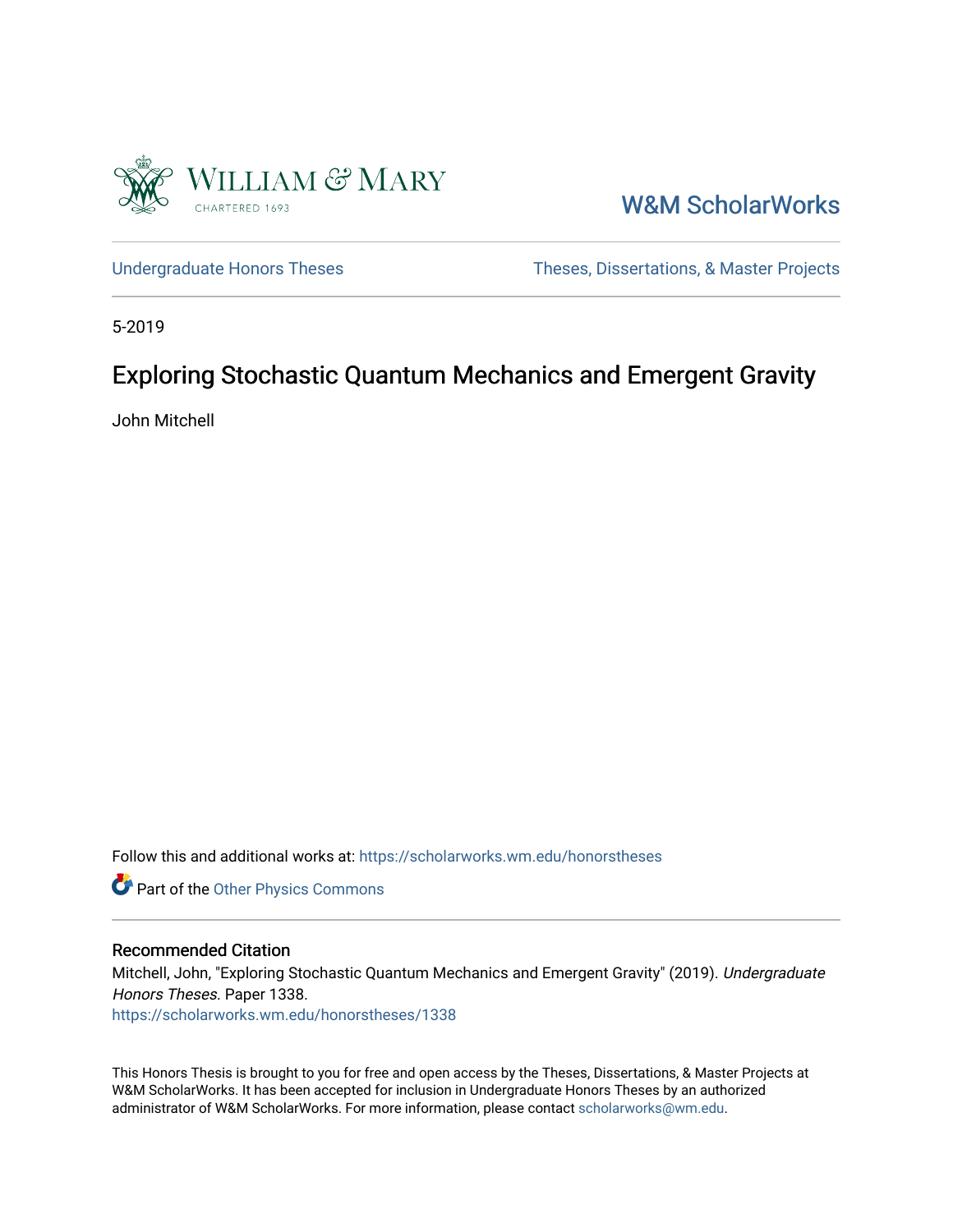#### **Exploring Stochastic Quantum Mechanics** and Emergent Gravity

A thesis submitted in partial fulfillment of the requirement for the degree of Bachelor of Science with Honors in Physics from the College of William and Mary in Virginia,

by

John Mitchell

Houses Accepted for (Honors or no-Honors) Advisor: Prof. Joshua Erlich  $\frac{1}{2}$ Prof. Seth Aubin

Prof. Chi-Kwong Li

Williamsburg, Virginia May 1, 2019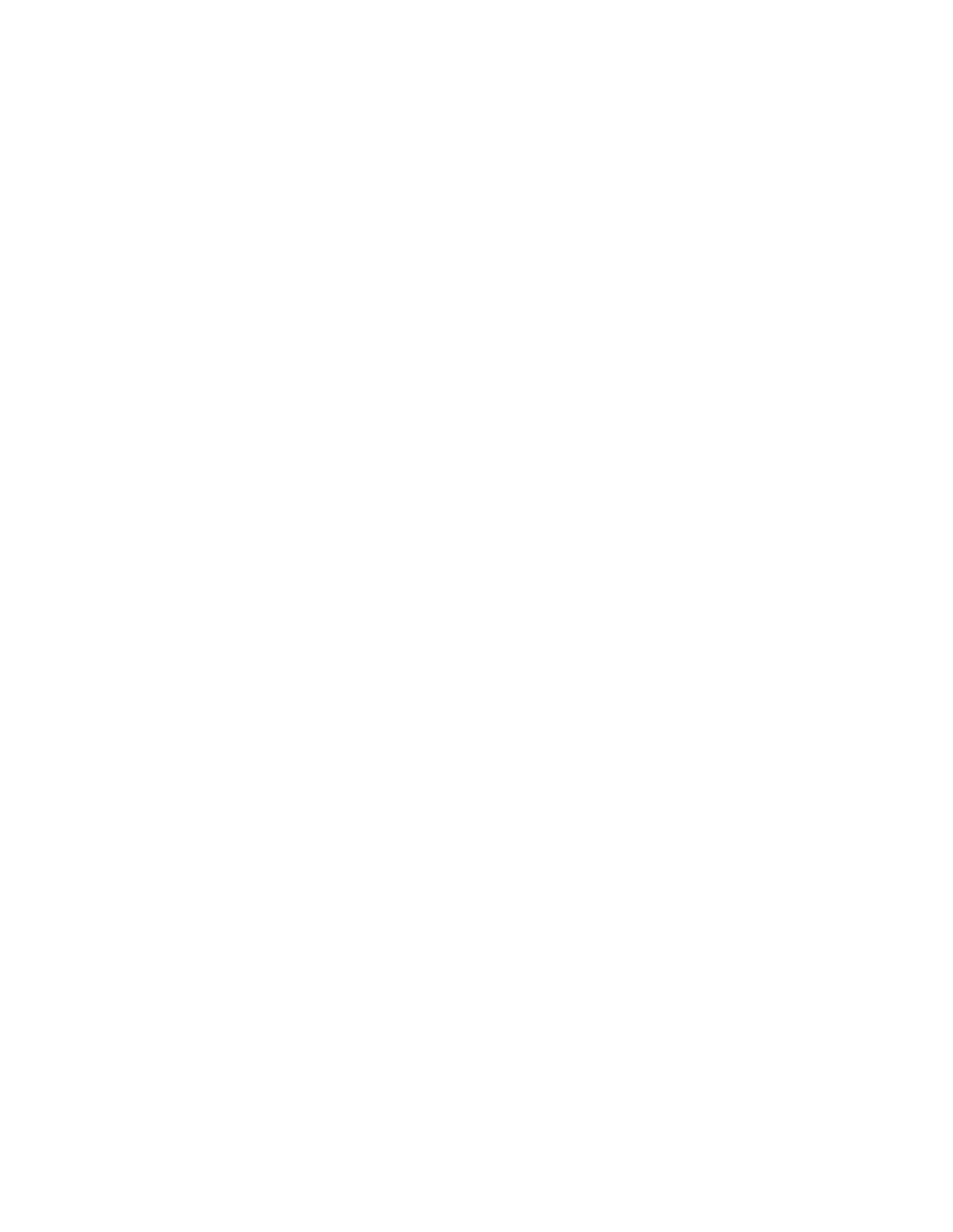### **Contents**

| Acknowledgments                     | <i>ii</i>      |
|-------------------------------------|----------------|
| List of Figures                     | iii            |
| Abstract                            | iv             |
| 1 Introduction                      | $\mathbf{1}$   |
| 2 Theory                            | 3              |
| 3 Numerical and Theoretical Methods | $\overline{7}$ |
| 4 Stochastic Interpretation         | 12             |
| 5 Conclusion/Outlook                | 21             |
| A Stochastic Numerical Integration  | 24             |
|                                     | 24             |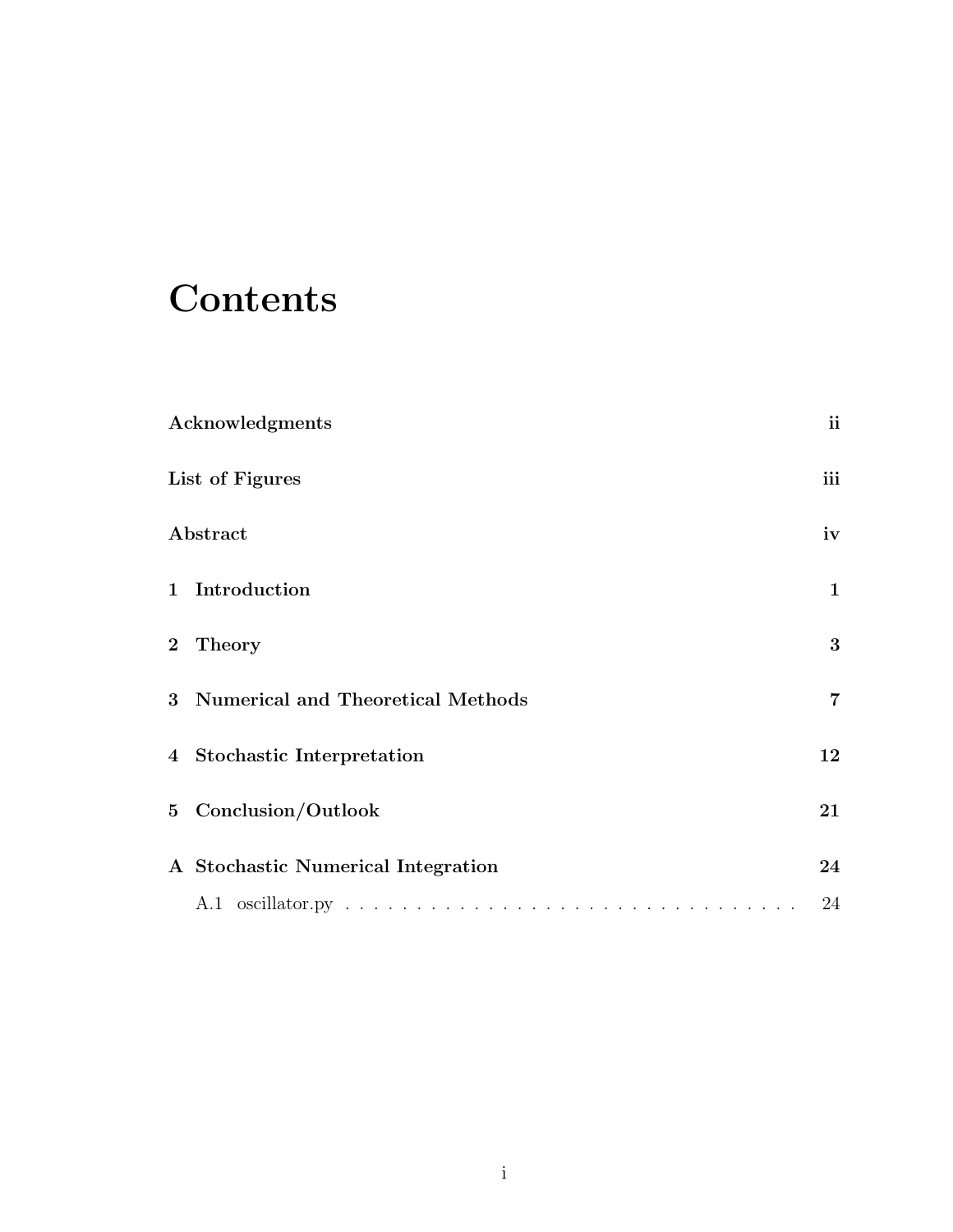### Acknowledgments

I would like to begin by thanking my long-time advisor, Professor Erlich, for agreeing to work with me on my thesis, and for his exceptional patience during this process. Despite my poor time management, he was able to keep me on course with his unrivaled passion for the field, a passion which I acquired by association.

I would also like to thank my committee members for keeping me on track during my busiest semesters at the college. Professor Aubin provided thorough revisions to my thesis which have undoubtedly improved my scientific writing. Professor Li has been a fantastic teacher who has made the mathematics of quantum physics and quantum information exponentially more interesting.

Of course, without my parents, this adventure would not have been possible. Thank you for encouraging me to become the curious person I am today.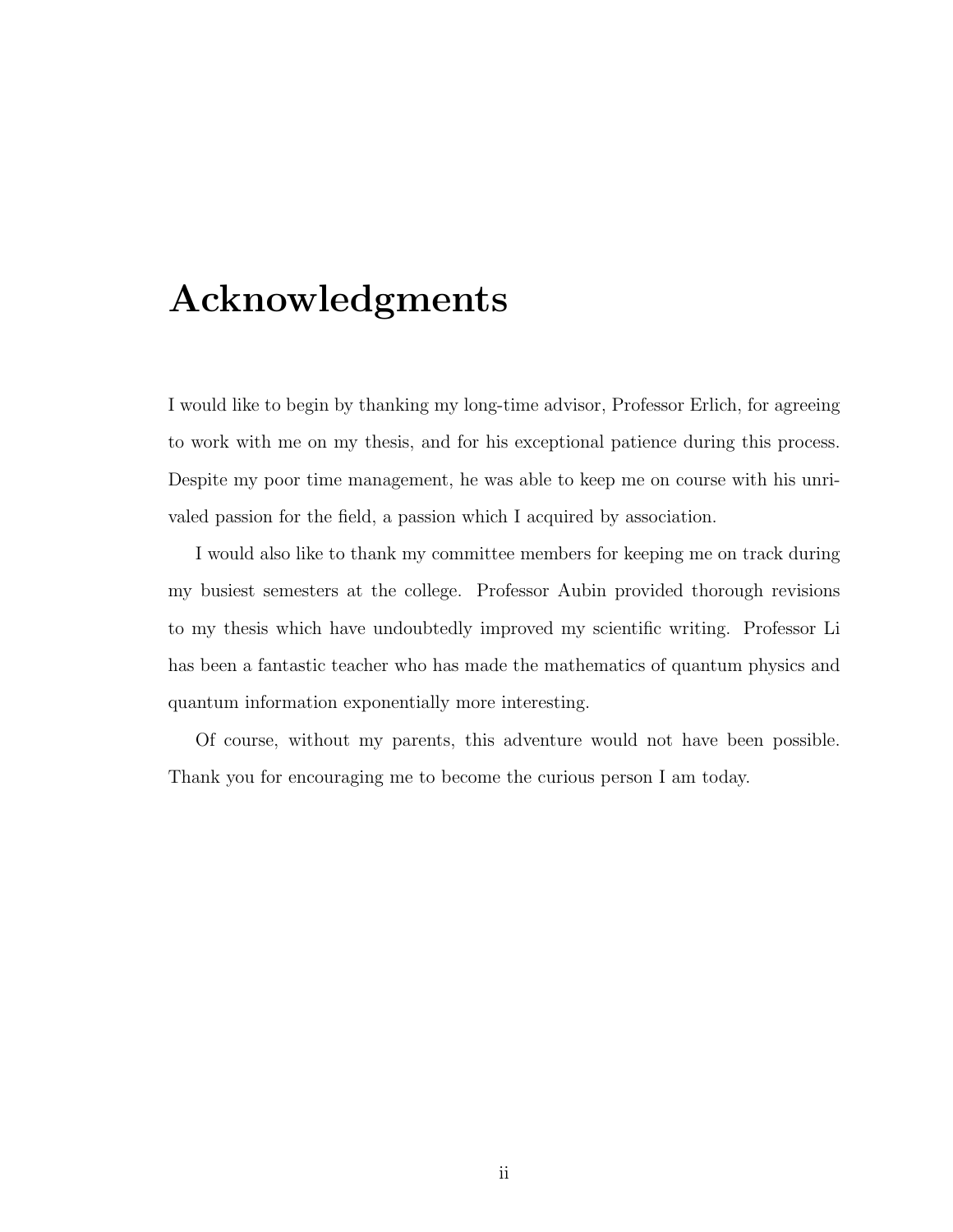## List of Figures

|     | 3.2 Particles of Fixed Energy in the Presence of a Finite Width Barrier . 9 |  |
|-----|-----------------------------------------------------------------------------|--|
| 4.1 |                                                                             |  |
| 4.2 | Effect of Initial Particle Positions on the Harmonic Oscillator 14          |  |
|     | 4.3 Harmonic Oscillator with Large Timestep 15                              |  |
|     | 4.4 Harmonic Oscillator with an Initial Ensemble of Particles 16            |  |
|     | 4.5 Perturbation of the Harmonic Oscillator with an Initial Ensemble of     |  |
|     |                                                                             |  |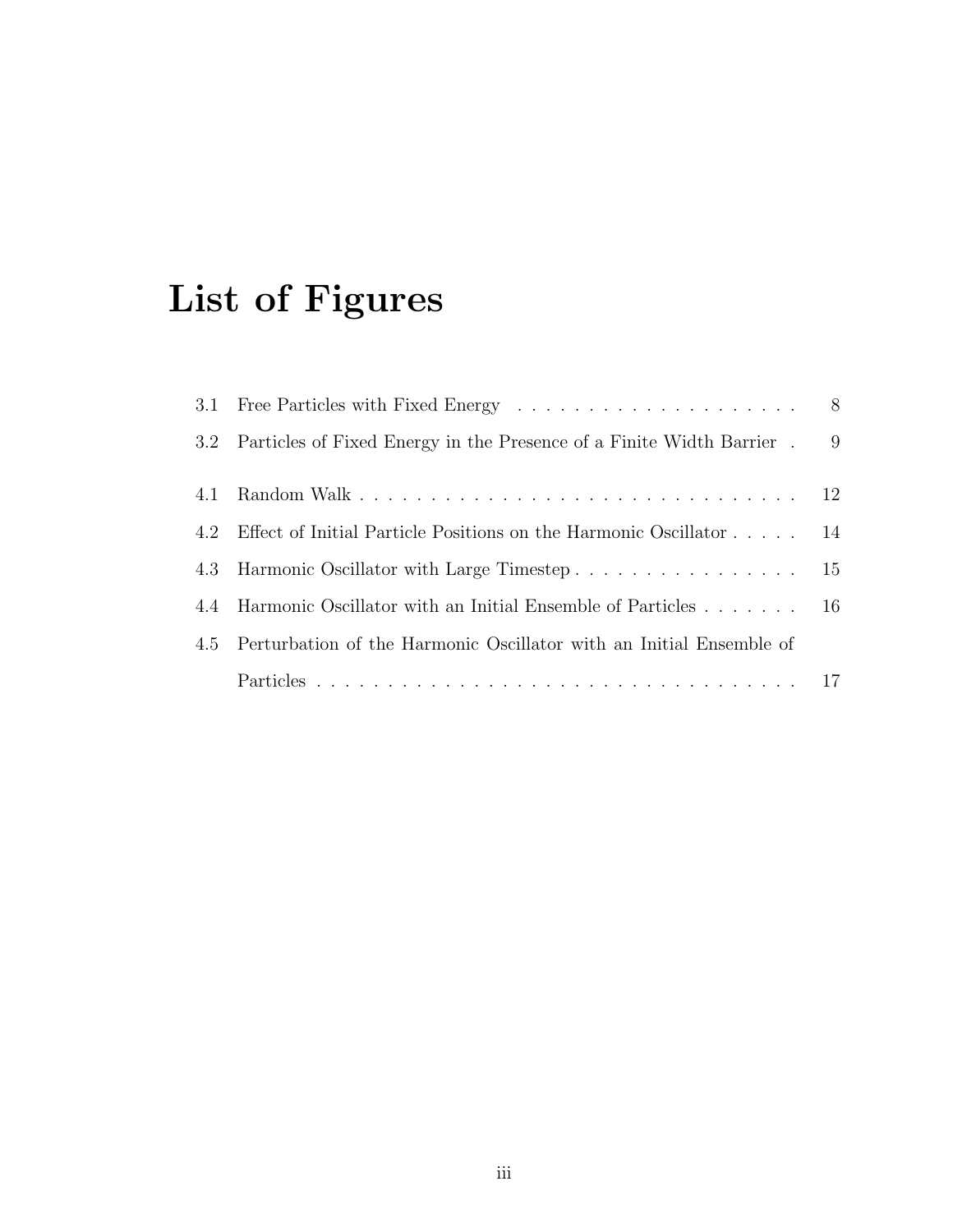#### Abstract

It has been proposed that gravity is not a fundamental force, but rather a force that emerges at long distances as a result of quantum phenomena. Recent work has attempted to combine the ideas of stochastic quantization and the quantum field theories in which gravity emerges at these distances. In this project, we extend previous work done on this subject and describe a model for stochastic quantization compatible with general relativity. Numerical simulations of these relativistic stochastic systems were created to test for certain quantum mechanical properties expected to arise from this description, and it was shown that classical equations of motion can accurately produce quantum mechanical behavior. A perturbation theory for field theories is under development to further strengthen the validity of the stochastic interpretation.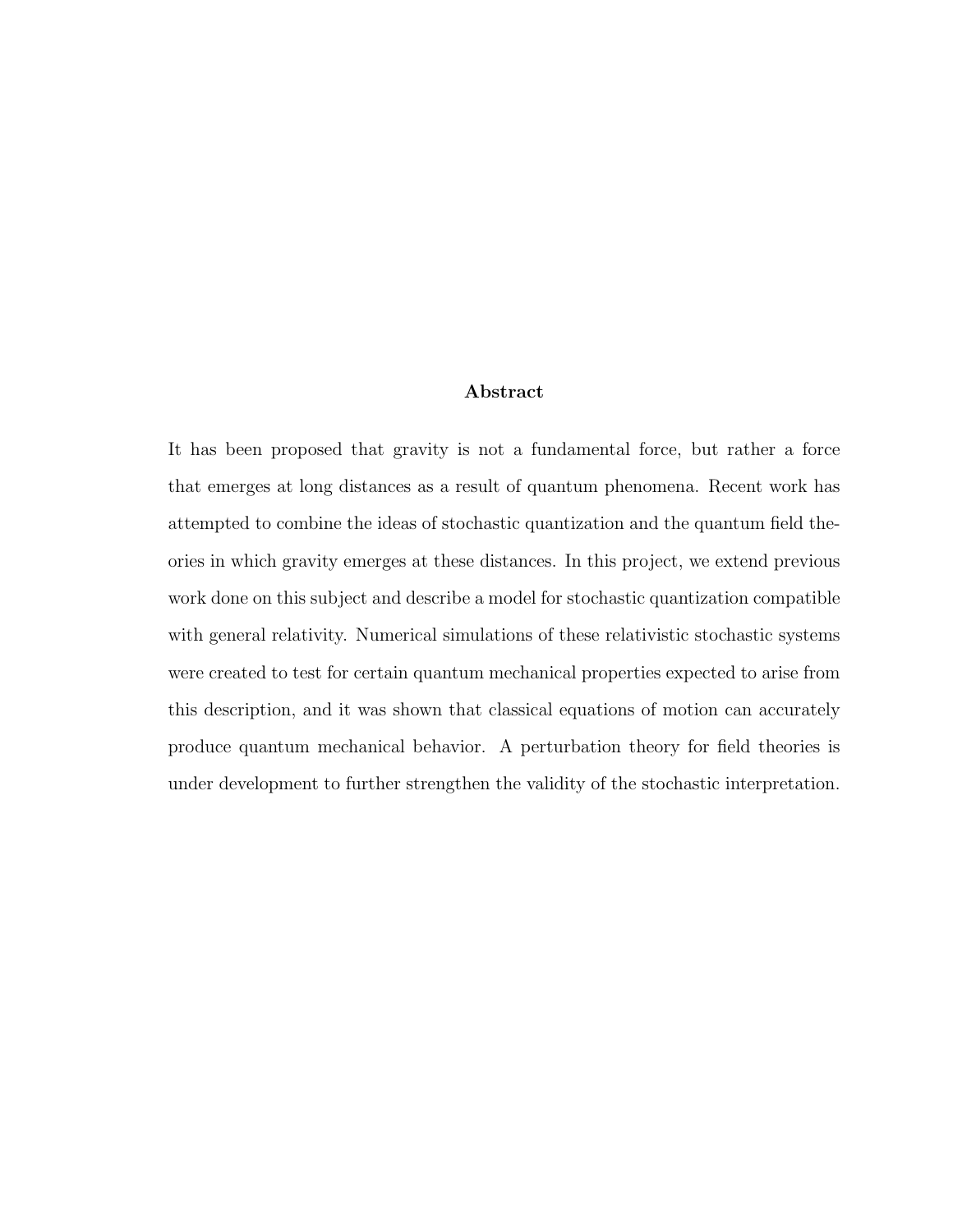## Chapter 1 Introduction

It has been proposed that gravity and quantum mechanics (QM) share a common origin. Certain stochastic theories can adequately describe quantum mechanics at the microscopic level, and induce a gravitational interaction at long distances by analogy to Sakharov's induced gravity [1]. The microscopic description of these stochastic theories provides a physical covariant regulator for a stochastic quantum field theory [2]. That is, by "zooming-in" to an unobservably small scale where infinities appear and instead describing the physics at that scale with the theory of stochastic quantization, the infinities will vanish. The most widely read theory of stochastic quantum mechanics was initially developed by Nelson [3] and further developed by Guerra [4]. An interesting result of Nelson's stochastic description of quantum phenomena is the classical description of motion, with particles exhibiting Brownian-like randomness, which suggests a realist interpretation of QM. Furthermore, unlike true Brownian motion, Nelson's mechanics are time-reversal invariant. Unfortunately, the idea of stochastic quantization is no longer being explored with the same fervor as it was during Nelson's time, due to various criticisms of the theory. For instance, where is the nonlocality of QM (such as the collapse of the wavefunction) introduced into the theory? Many similar criticisms came from Nelson himself, and he eventually stopped developing the theory after he failed to see its potential. However, the field of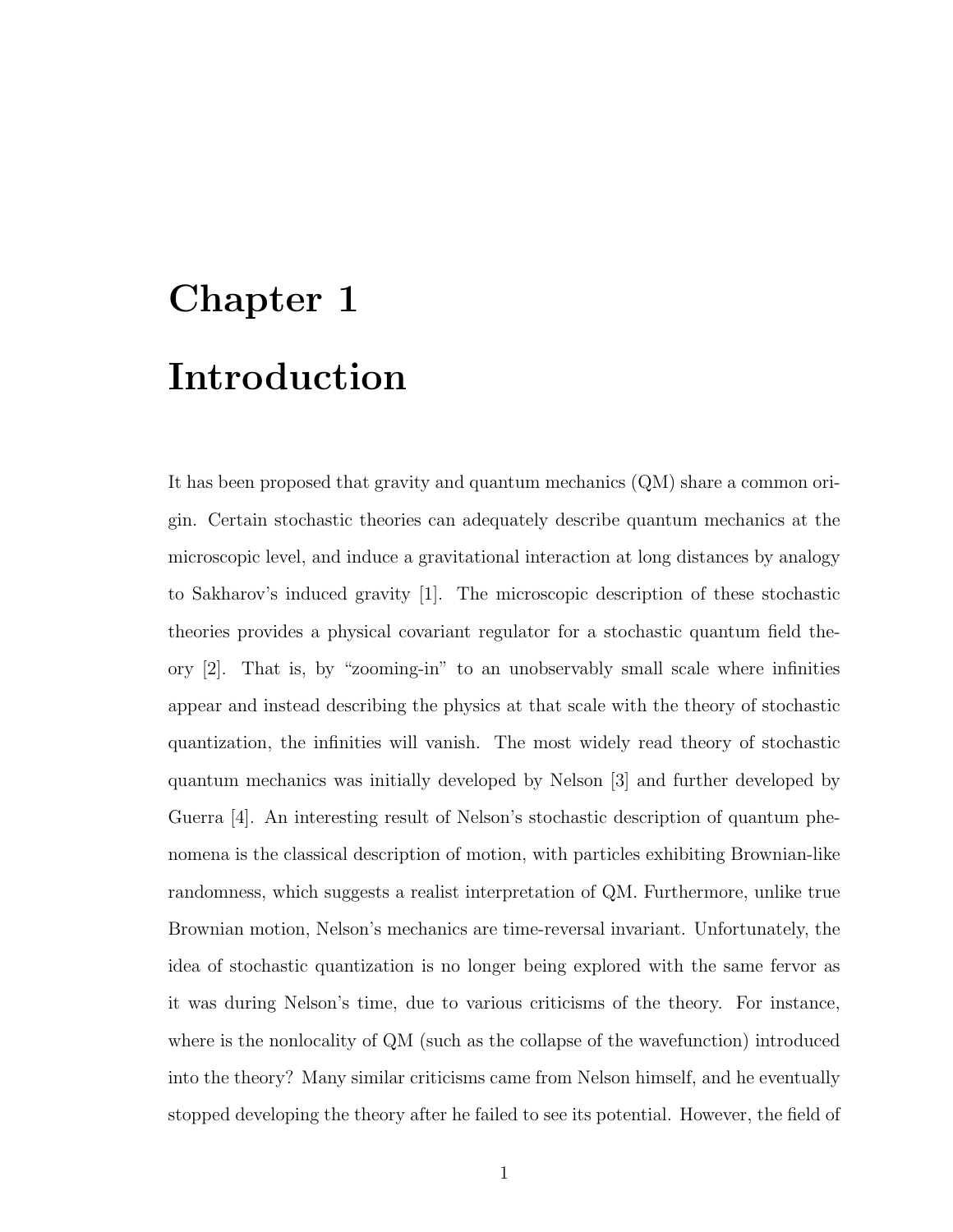stochastic mechanics has the enormous potential to resolve fundamental philosophical questions about QM, and its ability to serve as a regulator in field theories cannot be overlooked. By better understanding the generalization of the stochastic description of quantum mechanics to quantum field theory, the role stochastic mechanics plays in a theory of emergent gravity will become more clear, and hopefully the theory of stochastic mechanics will gain some merit.

In this thesis, we aim to extend this theory of stochastic quantum mechanics to form a larger theory compatible with general relativity. Specifically, we will treat the stochastic description as a perturbation to quantum field theory. As the theory is being developed, we numerically simulate the stochastic processes to verify that they are in line with the predictions of quantum mechanics. This thesis begins with the theory behind a stochastic formulation of quantum mechanics. In section 2, the kinematics of a particle undergoing stochastic motion are presented, and an analogy to quantum mechanics is made. Perturbation theory with stochastic processes is then introduced. In section 3, the motion is numerically simulated, and the perturbations for certain systems are found. In particular, the case of the harmonic oscillator is considered for its simplicity. The results from this project are presented in Section 4.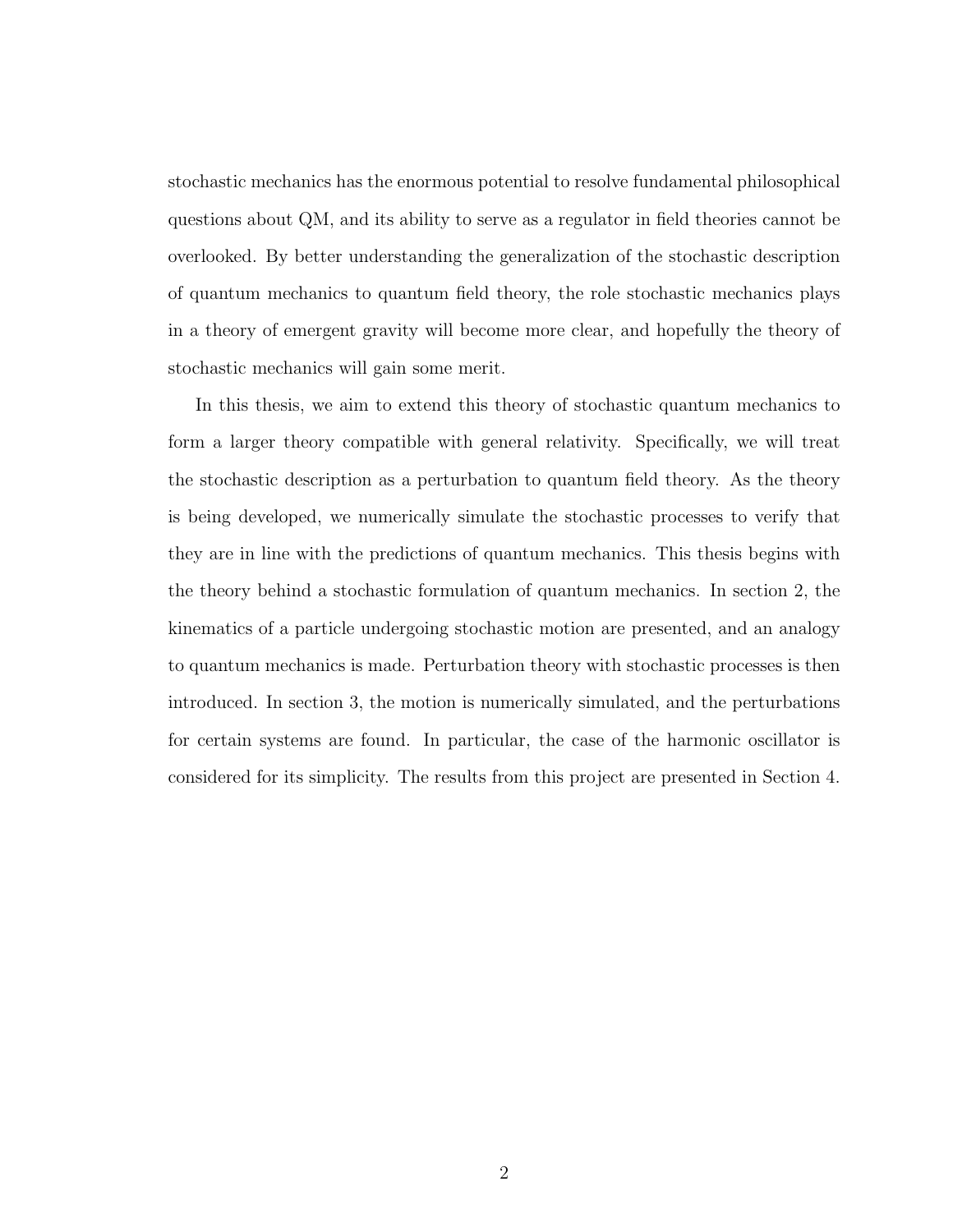## Chapter 2 Theory

Since quantum mechanics is intrinsically random, it seems natural to describe it by a statistical theory such as stochastic mechanics. In this section, we overview the stochastic equations of motion for a quantum stochastic particle, following the presentation given by de la Peña [5] of Nelson's mechanics, and show that the behavior predicted by quantum mechanics can be reproduced in this way. This approach is phenomenological and aims to replicate the predictions of quantum mechanics, beginning with the basic principles of classical mechanics.

Consider an individual particle undergoing a stochastic process. We define two different velocities,  $u$  and  $v$ , to describe the motion of the particle. The stochastic velocity, u, describes the microscopic movements of the particle, and the particle's convective velocity,  $v$ , is analogous to a drift velocity of the particle. The particle's change in position at time  $t$  is then given by

$$
dx = (u+v)dt + \sqrt{2D}\Delta W(t),
$$
\n(2.1)

where D is a diffusion constant and  $\Delta W(t)$  is the Wiener process, the mathematical description of Brownian motion. In Nelson's formalism, this is taken to be

$$
\Delta W(t) = W(t + dt) - W(t),\tag{2.2}
$$

with the stipulation that  $\langle \Delta W(t) \rangle = 0$  and  $\langle (\Delta W(t))^2 \rangle = dt$ , since  $\Delta W$  is taken to be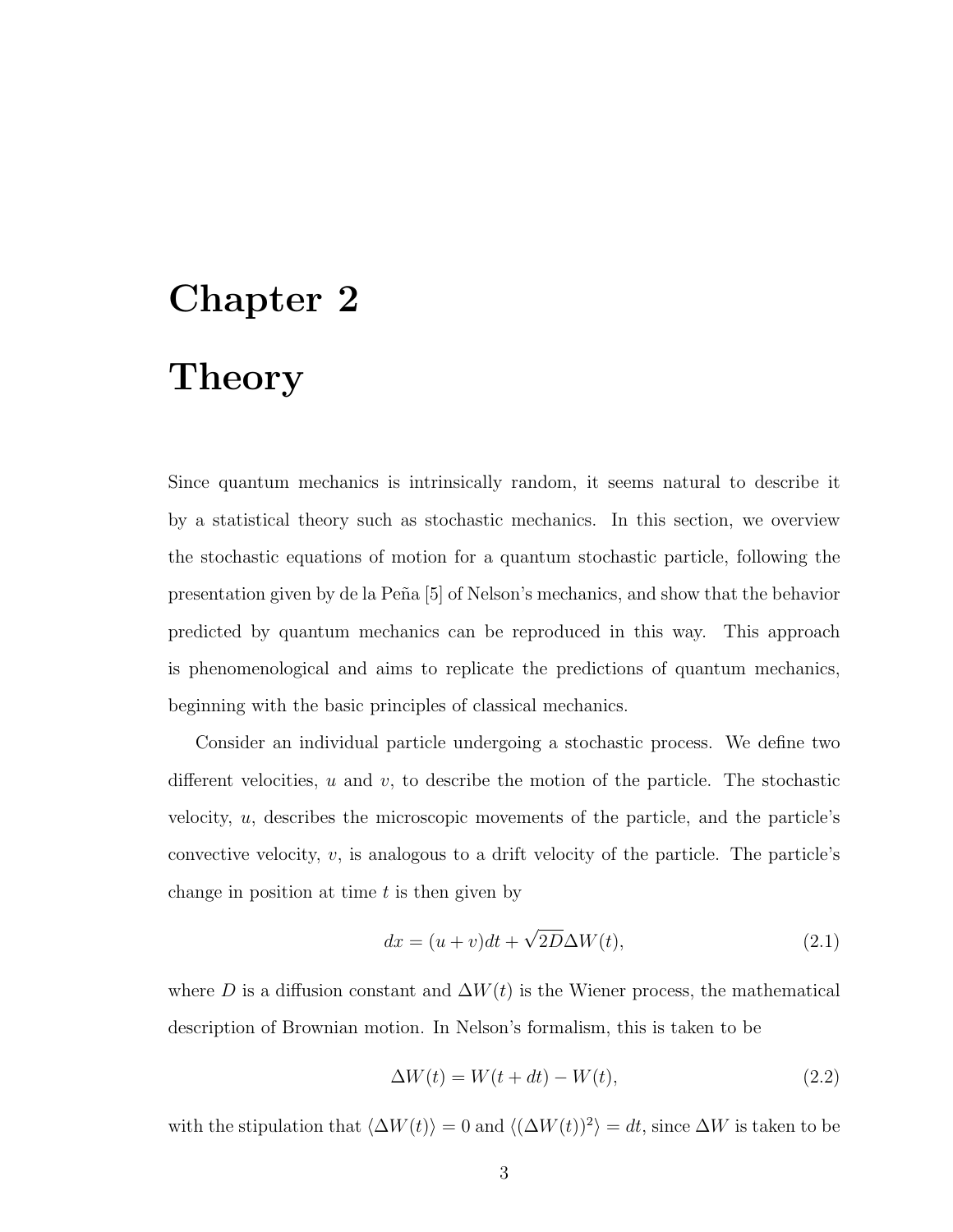Gaussian white noise. The equation of motion given by Eq. (2.1) can be numerically integrated to find the total distance traveled by the particle.

Nelson showed that it was possible to obtain the Schrodinger equation from stochastic motion by proper choice of  $u, v$ , and  $D$ , so we will follow this derivation here. Let  $\rho(x, t)$  be the probability density of particles on x and  $v_f$ ,  $v_b$  be the forward and backward velocities of the stochastic particle, respectively. Then  $\rho$  satisfies the forward Fokker-Planck Equation,

$$
\frac{\partial \rho}{\partial t} + \nabla \cdot \rho v_f - D \nabla^2 \rho = 0.
$$
\n(2.3)

By performing the substitution  $t - \Delta t \rightarrow t + \Delta t$ , which also transforms  $v_f$  into  $-v_b$ , we obtain the backward Fokker-Planck Equation,

$$
\frac{\partial \rho}{\partial t} + \nabla \cdot \rho v_b + D \nabla^2 \rho = 0. \qquad (2.4)
$$

Adding Eqs.  $(2.3)$  and  $(2.4)$ , we find that

$$
\frac{\partial \rho}{\partial t} + \nabla \cdot \rho v_b = 0. \tag{2.5}
$$

Eq. (2.5) is the continuity equation, which represents the local conservation of particles. From [5] we see that  $u=\frac{1}{2}$  $\frac{1}{2}(v_f - v_b)$ , so we can also combine Eqs. (2.3) and (2.4) to write

$$
\nabla \cdot \rho u = D \nabla^2 \rho. \tag{2.6}
$$

Eq. (2.6) can be rewritten as  $\nabla \cdot (\rho u - D \nabla \rho) = 0$ , and integrated to find the equation  $\rho u = D \nabla \rho + \nabla \times G$ , with G being an arbitrary vector. According to [5], it can be seen that G should be taken as 0 in general, which leads to the formula

$$
u = D\nabla \ln \rho, \tag{2.7}
$$

which confirms that  $u$  describes a diffusive motion. Next, we define the drift velocity  $v$  in terms of the action  $S$  as

$$
v = -\frac{a}{m}\nabla S,\tag{2.8}
$$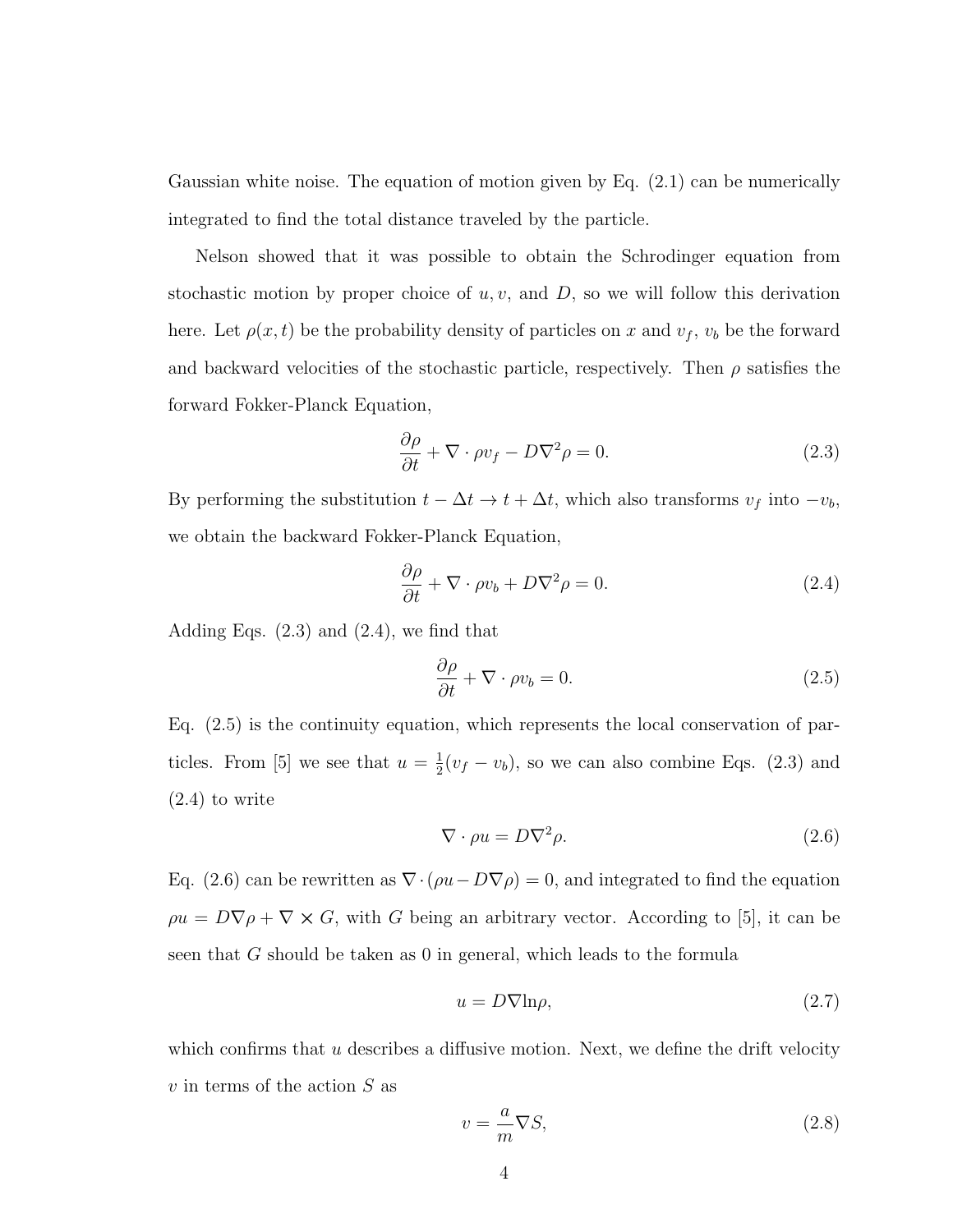with mass m, and a chosen to cancel the dimensions of the action S. From  $\rho$ , we change variables and define the complex pair

$$
\psi = \sqrt{\rho}e^{iS} \tag{2.9}
$$

$$
\psi^* = \sqrt{\rho} e^{-iS}.\tag{2.10}
$$

This gives

$$
\rho = \psi^* \psi,\tag{2.11}
$$

and

$$
v = \frac{ia}{2m} \nabla (\ln \psi^* - \ln \psi). \tag{2.12}
$$

Introducing a "potential-like" function  $U$ , it follows from Eq.  $(2.5)$  that

$$
\psi^* \left( i \frac{\partial \psi}{\partial t} + \frac{a}{2m} \nabla^2 \psi \right) = \psi \left( -i \frac{\partial \psi^*}{\partial t} + \frac{a}{2m} \nabla^2 \psi^* \right) = U \psi^* \psi. \tag{2.13}
$$

Factoring the conjugate of  $\psi$  from the LHS, we obtain

$$
i\frac{\partial\psi}{\partial t} = -\frac{a}{2m}\nabla^2\psi + U\psi,\tag{2.14}
$$

which is clearly related to the Schrodinger Equation. For brevity, we refer to [5] for finding the function U and for parameterizing  $a$ . The result is the Schrodinger Equation,

$$
ia\frac{\partial\psi}{\partial t} = -\frac{a^2}{2m}\nabla^2\psi + V\psi,
$$
\n(2.15)

where the substitution  $a = \hbar$  completes the transformation.

The fact that we can derive the Schrodinger Equation from stochastic principles is in itself a profound statement, as it demonstrates that classical equations of motion can accurately describe a quantum system. This seems to suggest a realist interpretation of QM, and opens the door for the existence of an underlying theory which manifests itself as QM at larger scales. To complete the picture, we wish to further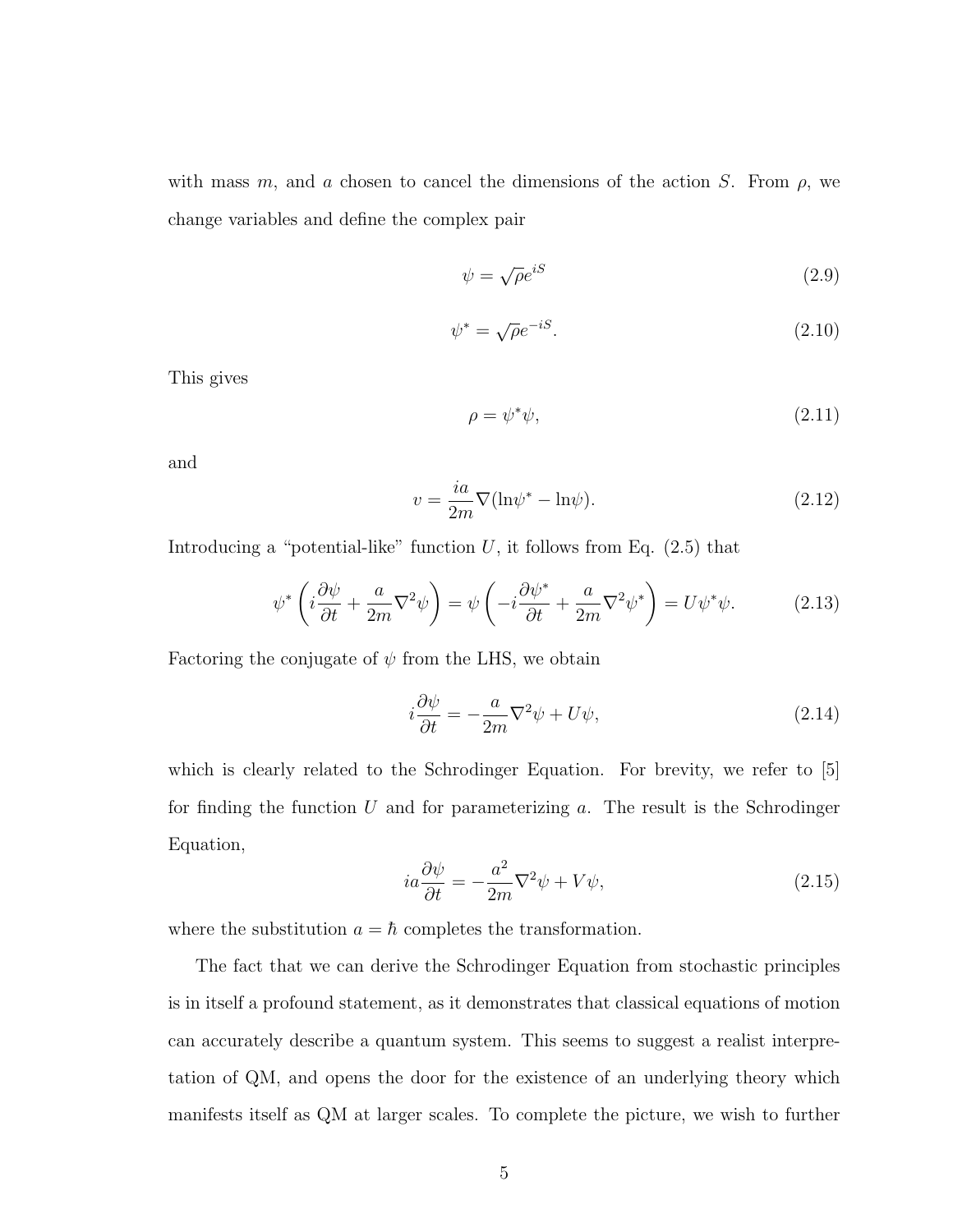develop the theory of stochastic quantization by studying perturbation theory. By treating stochastic mechanics as a perturbation in quantum field theory, this description gains new significance. We begin this endeavor in Chapter 3 with the case of the quartic anharmonic oscillator. In the following sections we hope to further validate the choice of stochastic mechanics as a description of quantum mechanics.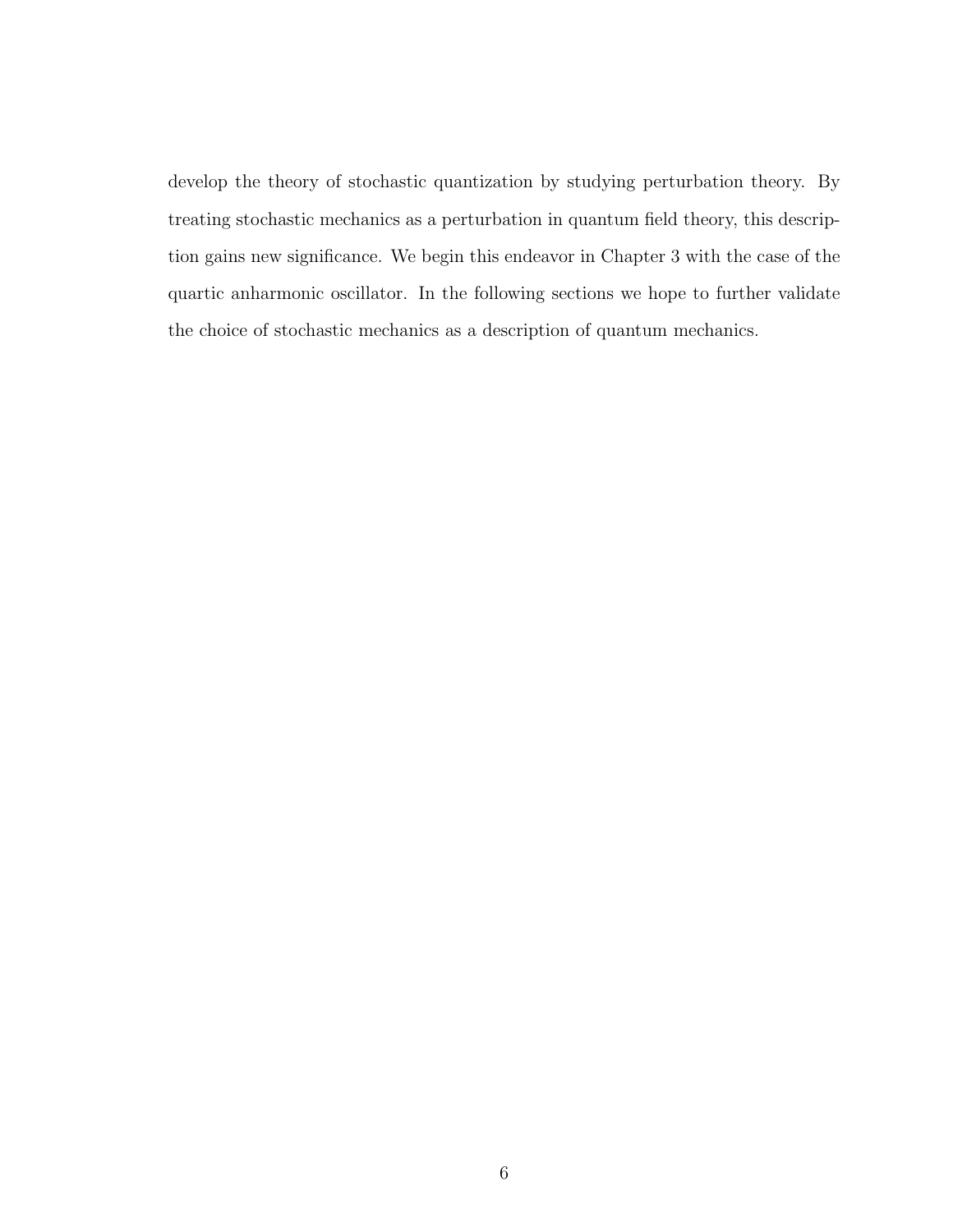## Chapter 3 Numerical and Theoretical Methods

The equation of motion for a single stochastic particle given by Eq. (2.1) can be integrated numerically using Itô Calculus (for stochastic integration) to plot trajectories. For example, de La Peña [5] recreated motion in the presence of a physical barrier using this equation of motion. The trajectories of 20 free particles of fixed energy were plotted with and without a barrier; they are shown in Figs. (3.1) and (3.2). Note that in Fig. (3.2), some particles are deflected away from the barrier. An interesting result is that some particles seem to anticipate the barrier, and are reflected before any contact is made. Interference patterns appear due to the particles being deflected off the front and back of the finite-width potential.

In an effort to recreate some of these results, Eq. (2.1) was integrated numerically using Python. At each timestep,  $dx$  was calculated and summed with the current position of the particle  $x(t)$ . For the random source, a random number generator was employed to choose either a forward motion by  $\sqrt{dt}$ , or a backward motion by  $\sqrt{dt}$ (since  $\langle (\Delta W)^2 = dt$ ) with equal probability. This choice was then multiplied by a factor of  $\sqrt{2D}$  to determine the stochastic contribution to the particle's motion. At every point,  $u$  and  $v$  were numerically evaluated for the chosen wavefunction. Fortunately, the derivation of Schrodinger's Equation in Section 2.1 provided us with the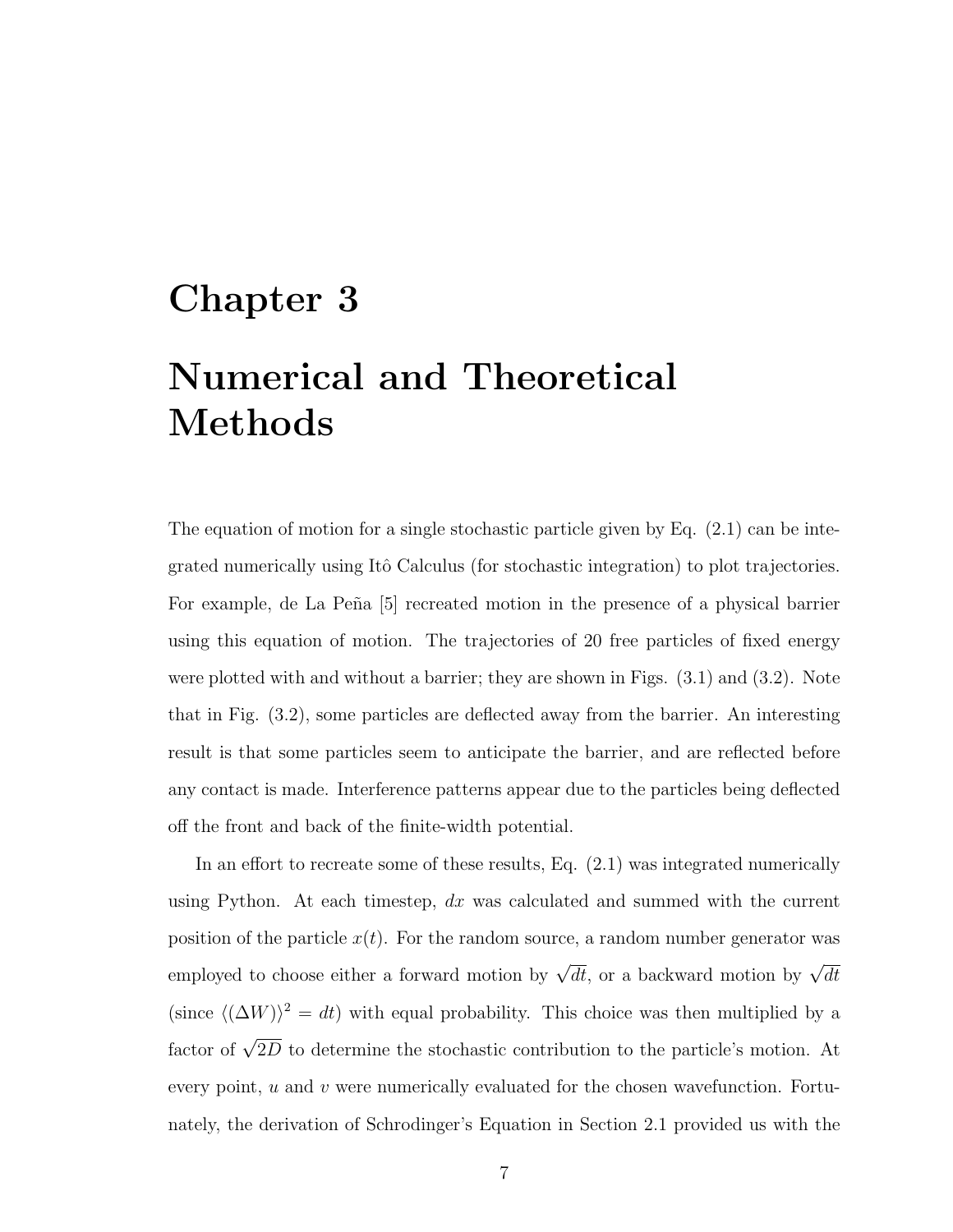

Figure 3.1: Free Particles with Fixed Energy - 20 free particles of fixed energy governed by Eq. 2.1, without a barrier. They are free to travel with positive velocity. Figure reproduced from [5].

useful definitions for u and v given by Eqs.  $(2.7)$  and  $(2.12)$ . Only the wavefunction needed to be specified to the simulation, and it was be recreated using stochastic motion.

In order for the stochastic description of quantum mechanics to have any merit, the theory must be developed further. Thus, the main goal of the project is not just to numerically simulate the basic stochastic equations of motion, but also to develop a stochastic perturbation theory compatible with quantum field theory. In the next section we take a further look at the development of a perturbation theory to complete the stochastic description of QM. To support this, we will consider here the case of the quartic anharmonic oscillator and find the necessary first-order corrections. Suppose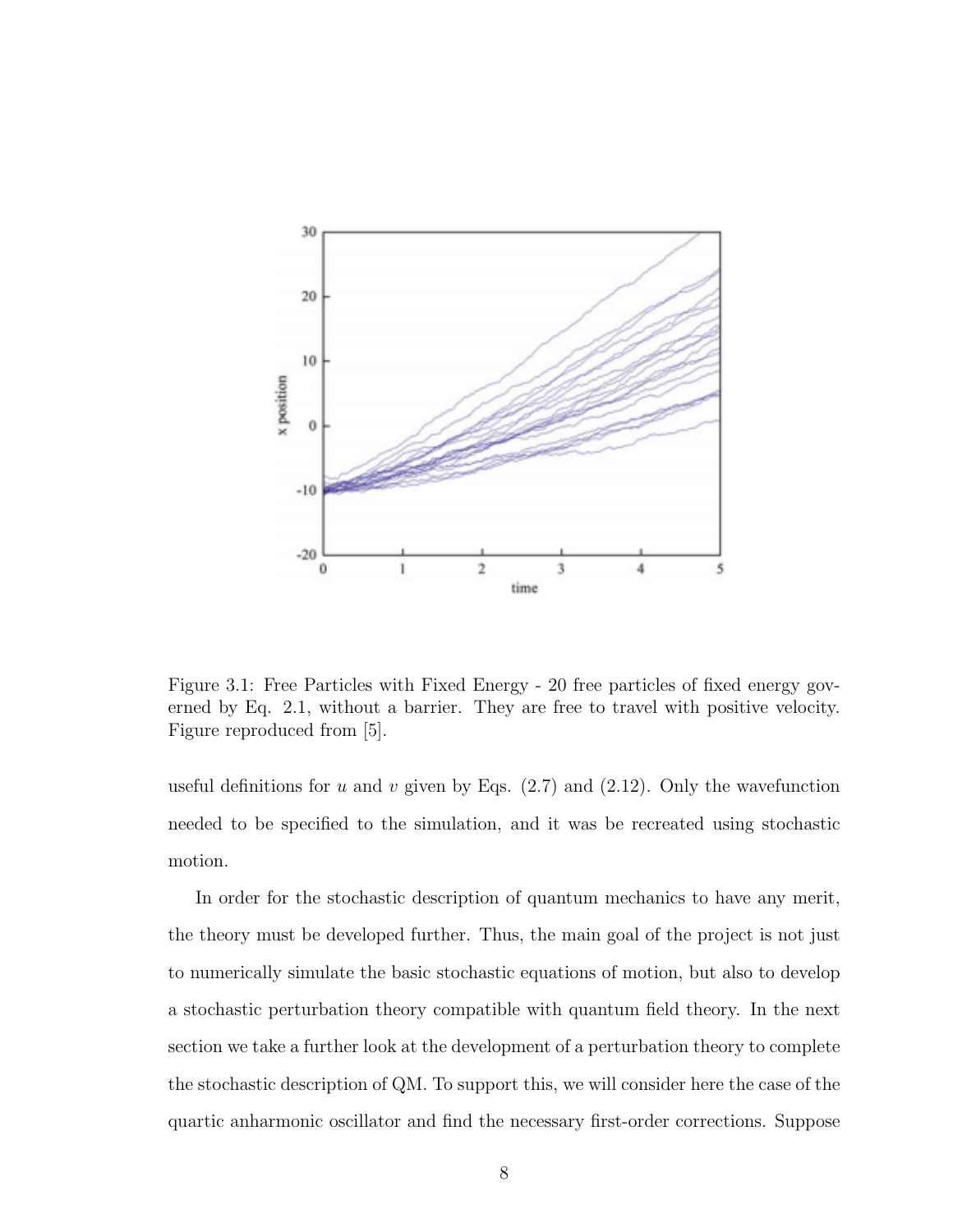

Figure 3.2: Particles of Fixed Energy in the Presence of a Finite Width Barrier - 20 particles of fixed energy, similar to those in Figure 1, but this time in the presence of a finite-width barrier. Particles are deflected from the front and back of the barrier. Figure adapted from [5].

we have the Hamiltonian for the quantum harmonic oscillator given by

$$
H = \frac{\hat{p}^2}{2m} + \frac{1}{2}m\omega^2 \hat{x}^2,
$$
\n(3.1)

where  $\hat{p}$  and  $\hat{x}$  are the momentum and position operators, respectively. We now introduce a quartic perturbation of the form

$$
H' = \lambda \hat{x}^4,\tag{3.2}
$$

where  $\lambda$  is an arbitrary coefficient used to group similar powers in the expansion.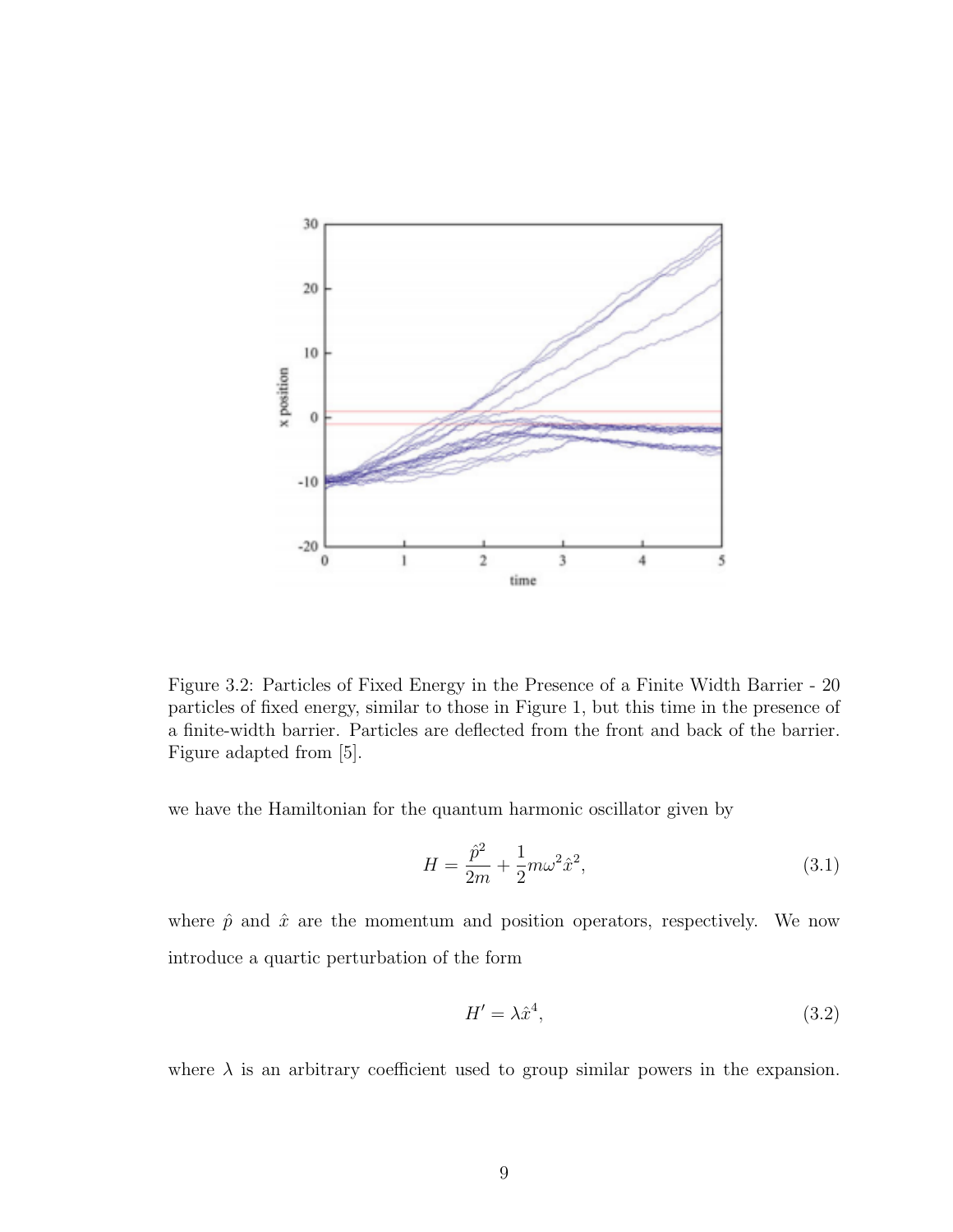Expressing  $\hat{x}$  in terms of the raising and lowering operators  $a_{\pm}$ , we obtain equations

$$
\hat{x} = \sqrt{\frac{\hbar}{2m\omega}} (\hat{a_+} + \hat{a_-})
$$
\n(3.3)

$$
\hat{a_{\pm}} = \frac{1}{\sqrt{2\hbar m\omega}} (\mp i\hat{p} + m\omega \hat{x}). \tag{3.4}
$$

A straightforward exercise is to calculate the first-order correction to the  $n^{th}$  state, which we can write as

$$
E_n^1 = \left\langle \psi_n^0 \right| \left( \frac{\hbar}{2m\omega} \right)^2 (\hat{a}_- + \hat{a}_+^{\, 4})^4 \left| \psi_n^0 \right\rangle. \tag{3.5}
$$

Here, the notation  $E_n^1$  describes the first-order correction to the  $n^{th}$  state. Since  $\langle \psi_m | \psi_n \rangle = \delta_{m,n}$ , the expression will vanish when  $m \neq n$ . We only consider combinations of  $\hat{a}_{\pm}$  that do not cause the expression to vanish. In the  $\hat{x}^4$  case, this means that only the permutations of two raising and two lowering operators will contribute to the expression. Dropping the hats from operators for simplicity, we express the raising and lowering operators in terms of n and  $\psi$  as

$$
a_{-}|\psi_{n}^{0}\rangle = \sqrt{n}|\psi_{n-1}\rangle
$$
\n(3.6)

$$
a_+ \left| \psi_n^0 \right\rangle = \sqrt{n+1} \left| \psi_{n+1} \right\rangle. \tag{3.7}
$$

We then calculate the value of each permutation below:

$$
\langle \psi_n^0 | a_- a_- a_+ a_+ | \psi_n^0 \rangle = (n+1)(n+2) \tag{3.8}
$$

$$
\langle \psi_n^0 | a_+ a_+ a_- a_- | \psi_n^0 \rangle = n(n-1)
$$
\n(3.9)

$$
\langle \psi_n^0 | a_a a_+ a_- a_+ | \psi_n^0 \rangle = (n+1)(n+1) \tag{3.10}
$$

$$
\langle \psi_n^0 | a_+ a_- a_+ a_- | \psi_n^0 \rangle = n^2 \tag{3.11}
$$

$$
\langle \psi_n^0 | a_- a_+ a_+ a_- | \psi_n^0 \rangle = n(n+1)
$$
\n(3.12)

$$
\langle \psi_n^0 | a_+ a_- a_- a_+ | \psi_n^0 \rangle = (n+1)n. \tag{3.13}
$$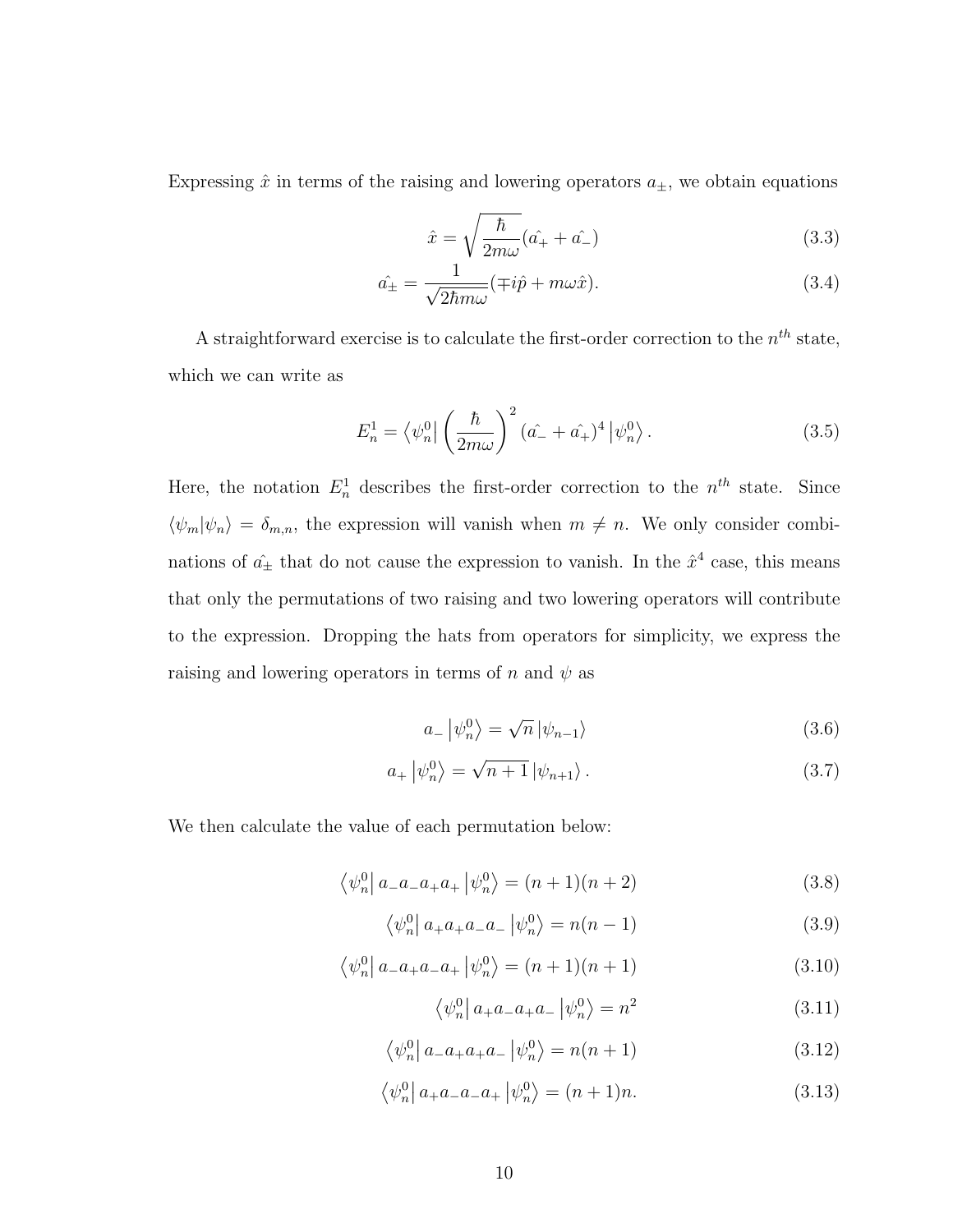Summing each contribution, we find the expression for the first-order correction to the  $n^{th}$  energy level:

$$
E_n^1 = \left(\frac{\hbar}{2m\omega}\right)^2 \lambda (6n^2 + 6n + 3).
$$
 (3.14)

It would be beneficial if we could also find the first order correction to the  $n<sup>th</sup>$ energy level of the wavefunction for the quartic anharmonic oscillator, which is a slightly more complex endeavor. The first-order correction is given neatly by

$$
\left|\psi_n^1\right\rangle = \sum_{m \neq n} \frac{\left\langle \psi_m^0 \right| H' \left|\psi_n^0 \right\rangle}{E_n^0 - E_m^0} \left|\psi_m^0 \right\rangle. \tag{3.15}
$$

To find the analytical solution for  $|\psi_n^1\rangle$ , we first find the matrix elements  $\langle \psi_m^0 | x | \psi_n^0 \rangle$ . These elements are given by the recurrence relation

$$
(x)_{mn} = \sqrt{\frac{\hbar}{2m\omega}} (\sqrt{m+1}\delta_{m+1,n} + \sqrt{n+1}\delta_{m,n+1}).
$$
\n(3.16)

Squaring, we find the matrix elements for  $x^2$  to be

$$
(x^{2})_{mn} = \frac{\hbar}{2m\omega}(\sqrt{m(m+1)}\delta_{n,m-2} + (2m+1)\delta_{mn} + \sqrt{(m+1)(m+2)}\delta_{n,m+2}),
$$
 (3.17)

and squaring again we find the elements  $(x^4)_{mn}$ , which for brevity we choose to omit. Using Eq. (3.15) we can then express the first-order correction to the wavefunction as the rather ugly equation

$$
\begin{split}\n\left|\psi_{n}^{1}\right\rangle &= \left(\frac{\hbar}{2m\omega}\right)^{2} \left(\frac{\sqrt{(n+1)(n+2)(n+3)(n+4)}}{-4\hbar\omega}\left|\psi_{n+4}^{0}\right\rangle\right. \\
&\left.+\frac{\sqrt{(n+1)(n+2)}(4n+6)}{-2\hbar\omega}\left|\psi_{n+2}^{0}\right\rangle\right. \\
&\left.+\frac{\sqrt{n(n-1)}(4n-2)}{2\hbar\omega}\left|\psi_{n-2}^{0}\right\rangle\right. \\
&\left.+\frac{\sqrt{n(n-1)(n-2)(n-3)}}{4\hbar\omega}\left|\psi_{n-4}^{0}\right\rangle\right).\n\end{split} \tag{3.18}
$$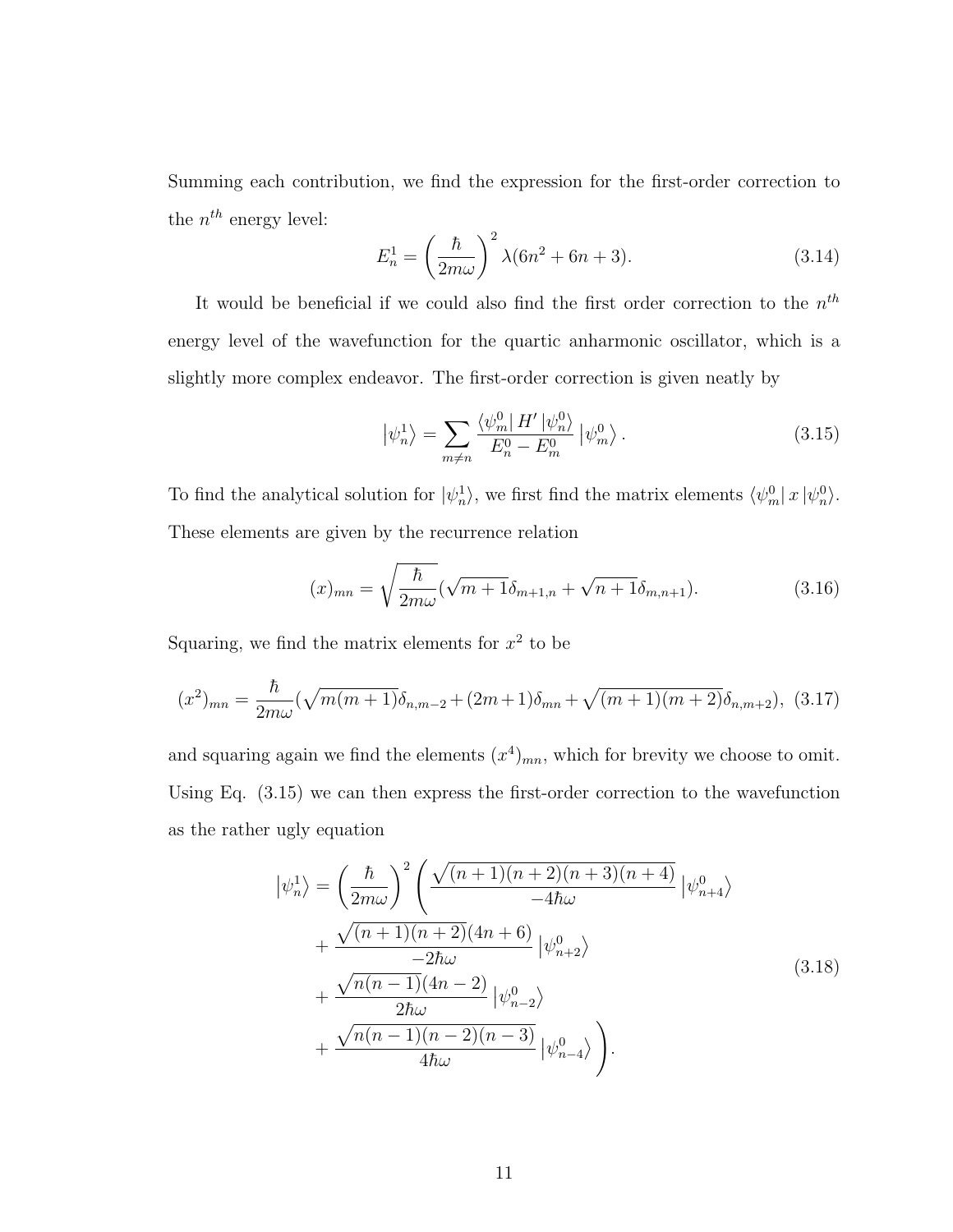# Chapter 4 Stochastic Interpretation

The derivation of Schrodinger's Equation from stochastic principles gave us useful equations for the diffusion and drift velocities (Eqs. 2.7 and 2.12) that allow us to simulate the motion of a stochastic particle given only the wavefunction and arbitrary initial conditions. With no particular wavefunction specified, we see the "random walk" of the stochastic particle as shown in Fig.  $(4.1)$ . The particle jumps either forward or backward with a magnitude of  $\sqrt{dt}$  at every time step, resulting in jittery Brownian motion.



Figure 4.1: Random Walk - The trajectory of a stochastic particle. Integration was performed over 1,000 steps from time  $t = 0$  to  $t = 1$  second. The horizontal axis represents the number of time steps, while the vertical axis is the particle's position in arbitrary units of distance.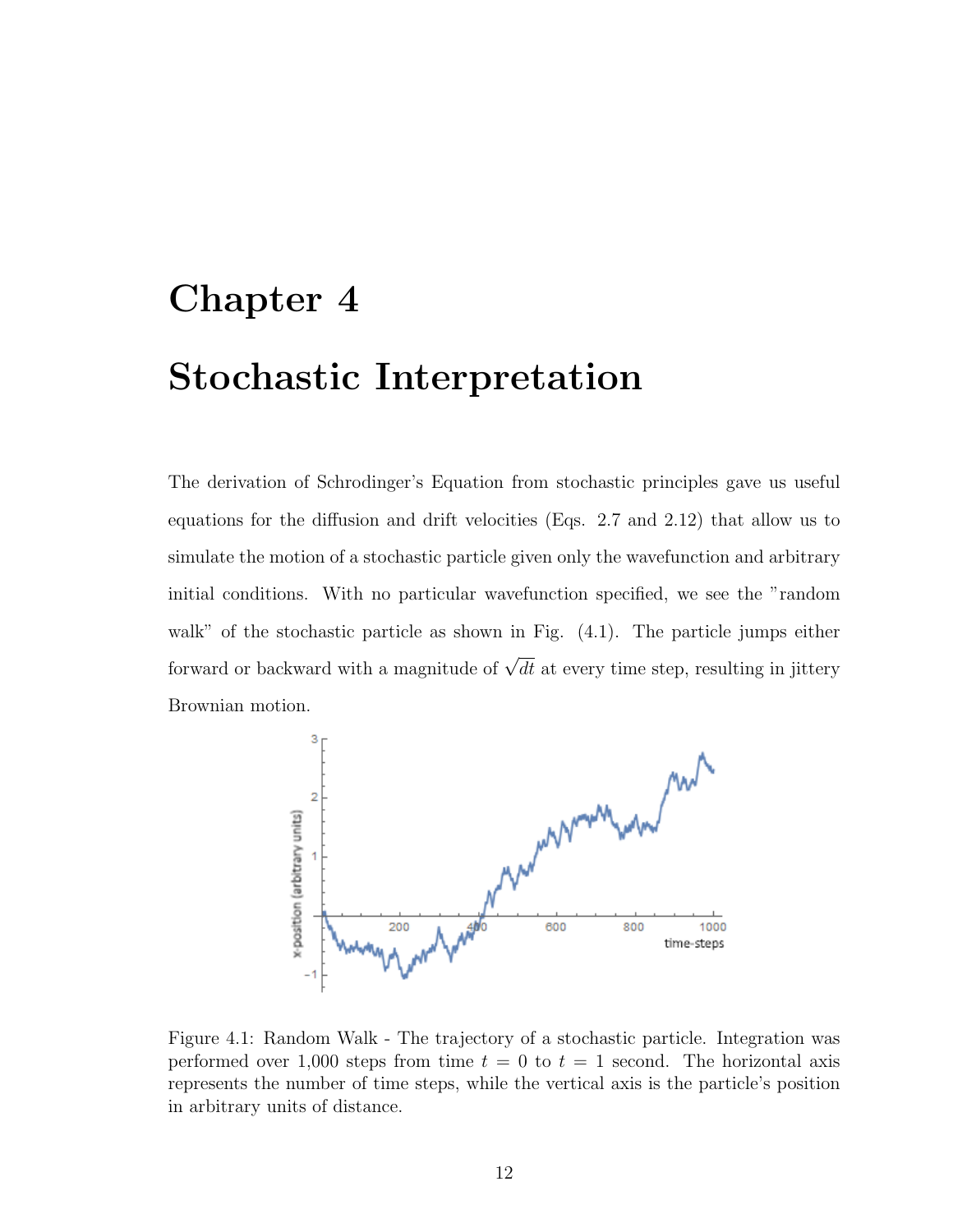We now introduce the wavefunction to provide motivation for this formalism of quantum mechanics. In this project we used the wavefunction for the quantum harmonic oscillator, which has an exact analytical form given by

$$
\psi(x) = \sqrt{\frac{1}{n!2^n a \sqrt{\pi}}} H_n\left(\frac{x}{a}\right) e^{\frac{-x^2}{2a^2}},\tag{4.1}
$$

where units such as  $\hbar$ , m are taken to be 1 for the purpose of our simulations, and  $H_n\left(\frac{x}{a}\right)$  $\frac{x}{a}$ ) is the  $n^{th}$  Hermite polynomial evaluated at  $\frac{x}{a}$ . Eq. (2.1) was numerically simulated in Python with this choice of  $\psi$ . Fig. (4.2) shows the results of this numerical simulation with a harmonic oscillator at energy level  $n = 2$ . We note that x and t have arbitrary units and do not need to be exact for our purposes. The simulation was reproduced in 100 trials, with each trial running in 1000 increments of comparatively small width  $dt = 1 \times 10^{-2}$ . The initial velocities were chosen arbitrarily to be  $u = 1$ and  $v = 0$ . Different initial velocities were tested but did not cause significant changes in the outcome. That is, the contribution due to the initial velocities were diluted over the course of thousands of time steps. In Fig. (4.2a) we see the interesting result that the particles all had final positions constrained between the two central nodes. This is due to the initial position, which was  $x = 0$  for each particle. In Fig. (4.2b) we choose the initial particle position to be somewhere in the negative regime; we arbitrarily choose  $x = -2$ .

To understand why this happens, we examine u which relies on the gradient of the natural log of the probability density. This creates an infinitely high repulsive force where  $\rho(x, t) = 0$ , that is, at the harmonic oscillator nodes. This acts to create areas where the particles are constrained to bounce back and forth. An interesting result is that this infinite repulsive force is an artifact of the simulation, and the container can be escaped by taking a somewhat larger timestep. In Fig. (4.3) we increase the timestep to from  $dt = 1 \times 10^{-2}$  to  $dt = 1 \times 10^{-1}$ . The observed behavior is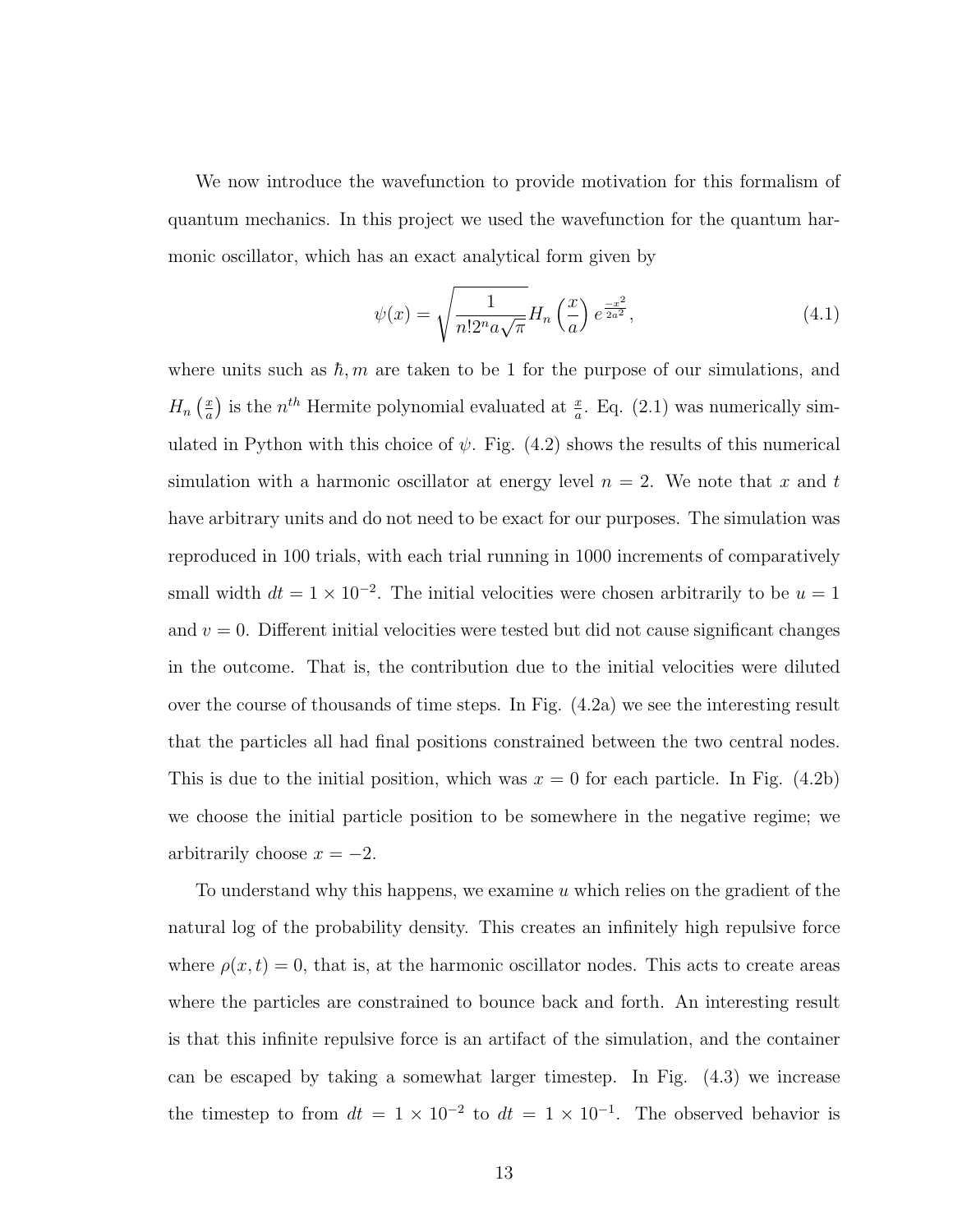

Figure 4.2: Effect of Initial Particle Positions on the Harmonic Oscillator - Histogram of final particle positions for 100 trials. The wavefunction for the harmonic oscillator with  $n = 2$  was used, and its probability density is overlayed as a dotted line. Note that the magnitude of the overlayed wavefunction is arbitrary and can be adjusted by choice of the parameter a.

incredibly interesting, as we see that a particle is free to move around once it escapes the barriers, propagating through free space. One cannot help but to draw parallels to quantum tunneling, and more work should be done in the future on reconciling this feature of the simulation with the stochastic description of quantum mechanics.

Based on this behavior, we take an ensemble of particles, each with random initial positions taken from a Gaussian distribution, and expect this to nicely reproduce the probability density of the quantum harmonic oscillator. From this starting ensemble we obtain Fig. (4.4), where the overlayed wavefunction is parameterized to account for the number of trials. We see that the stochastic equations of motion for an ensemble of particles with initial positions randomly chosen from a Gaussian distribution accurately produce the probability density for the quantum harmonic oscillator. Since initial positions are selected from a normal distribution centered around  $x = 0$ , it is interesting that so many particles in the ensemble end up at the outer fringes, when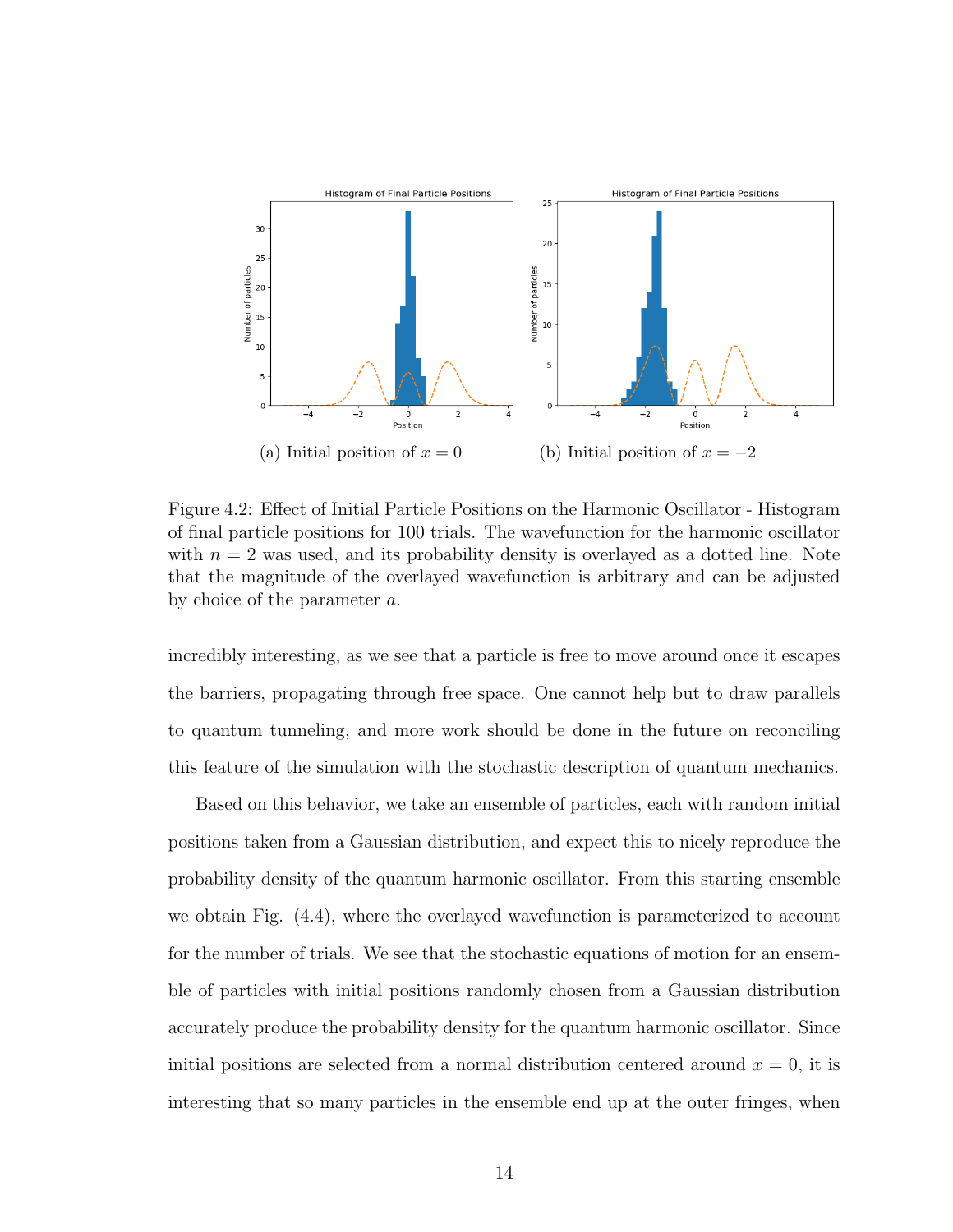

Figure 4.3: Harmonic Oscillator with Large Timestep - Histogram of final particle positions for 50 trials. The wavefunction for the harmonic oscillator with  $n = 2$  was used, and its probability density is overlayed as a dotted line. A larger timestep of  $dt = 1e - 1$  was used, allowing the particles to escape infinite repulsive forces and travel freely about.

more should be trapped in the center. It is possible that this is due to a fortunate coincidence resulting from either the chosen initial conditions or the widths of the nodes. However, we believe that this is an artifact of the timestep as shown in Fig. (4.3). A large enough timestep allows particles to occasionally escape into other areas, but too large of a timestep will encourage particles to escape from the picture completely. Fine-tuning the timestep to accurately reproduce experimental results and relating the timestep to some physical phenomenon is an area which deserves further investigation. If it were to be found that a certain value is optimal for reproducing the probability distribution, this would be good motivation for considering a discrete, finite timestep in the theory. See Appendix A for the python code used to perform the numerical integration.

In Sec. 3 we derived the first-order correction to the  $n<sup>th</sup>$  state of the quartic anharmonic oscillator given by Eq. (3.18). From Eq. (2.7), we know the diffusion velocity is given by  $u = \frac{\partial \ln \rho}{\partial x}$ . Since the full wavefunction of a perturbed system is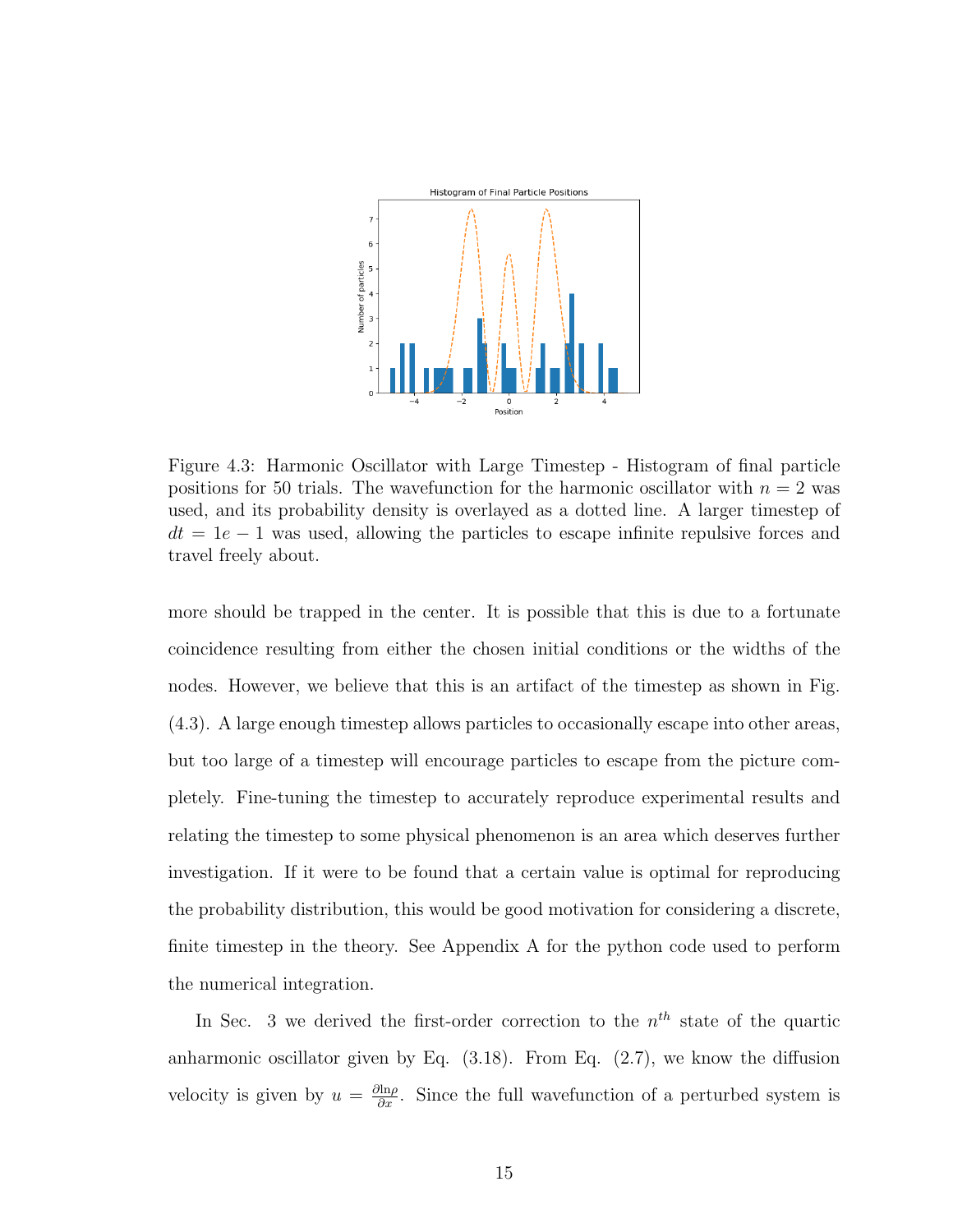

Figure 4.4: Harmonic Oscillator with an Initial Ensemble of Particles - Histogram of final positions for an ensemble of 1000 particles. The wavefunction for the harmonic oscillator with  $n = 2$  was used, and its probability density is overlayed as a dotted line. A Gaussian distribution was used to determine the initial distribution of the particles.

given by

$$
\psi_n(x) = \psi_n^0(x) + \lambda \psi_n^1(x),\tag{4.2}
$$

we can write

$$
\ln \psi_n(x) = \ln \psi_n^0(x) + \lambda \left(\frac{\psi_n^1(x)}{\psi_n^0(x)}\right) + \mathcal{O}(\lambda^2). \tag{4.3}
$$

Thus, the diffusion velocity for a perturbation is given by

$$
u \propto \frac{\partial \ln \psi}{\partial x} = u_0 + \lambda \frac{\partial}{\partial x} \left( \frac{\psi_n^1}{\psi_n^0} \right) + \mathcal{O}(\lambda^2), \tag{4.4}
$$

where  $u_0$  is the diffusion velocity in the unperturbed system. We note that  $\lambda$  now serves the purpose of adjusting the strength of the perturbation, and should be taken as  $\lambda = 1$  for the full perturbation to take effect. Fig. (4.5) shows the final positions of an ensemble of 1000 particles with the quartic anharmonic oscillator probability distribution as a dashed line overlay.

Now that we have shown the stochastic equation of motions accurately recreate the predictions of quantum mechanics, it is time to further develop the theory beyond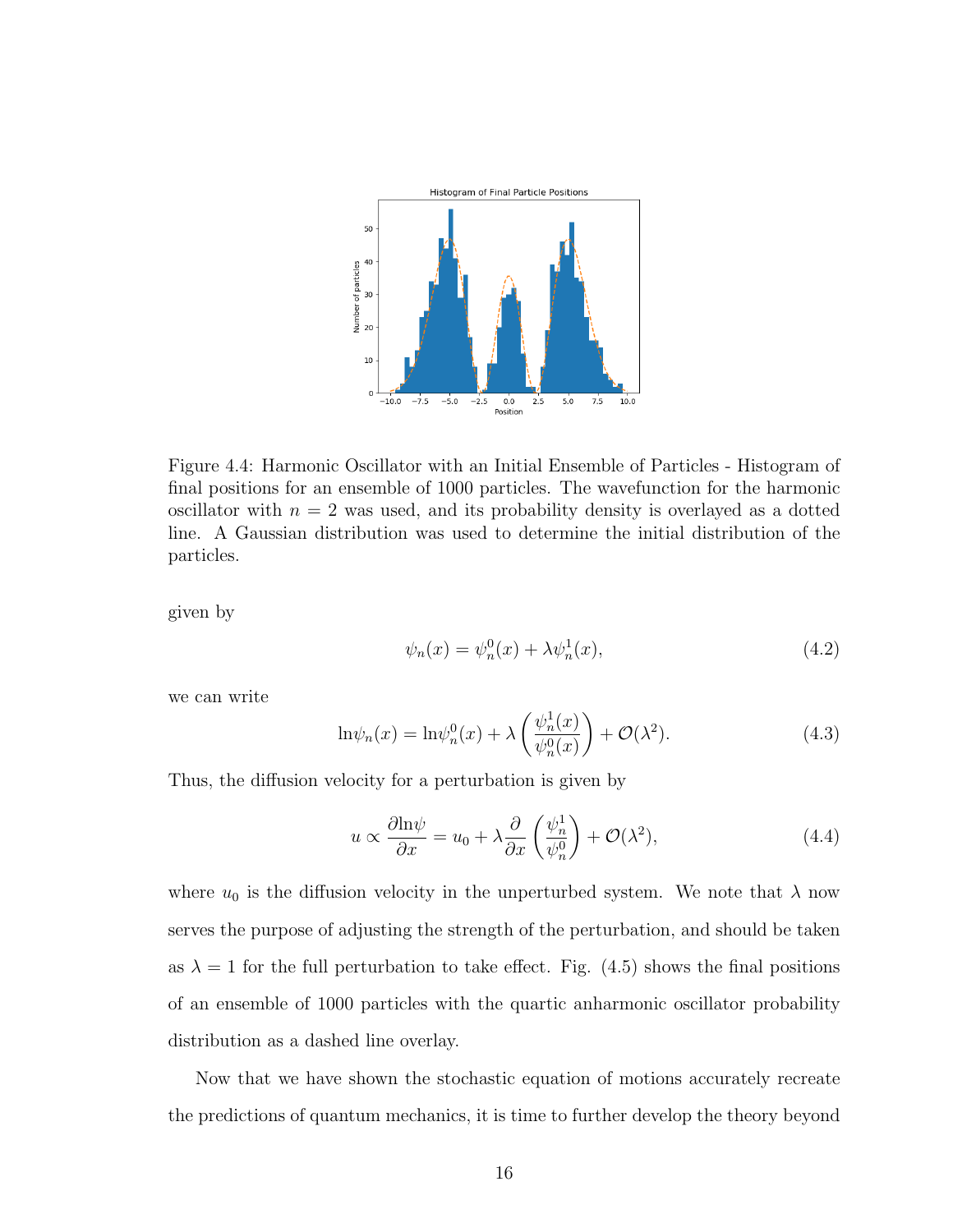

Figure 4.5: Perturbation of the Harmonic Oscillator with an Initial Ensemble of Particles - Histogram of final positions for an ensemble of 1000 particles. The wavefunction for the quartic anharmonic oscillator with  $n = 5$  was used, and its probability density is overlayed as a dotted line.

the scope of Nelson [3] and de La Peña [5]. Nelson stopped working on his theory of stochastic mechanics when he no longer believed it was the underlying theory for quantum mechanics. However, we believe the microscopic description of the stochastic processes described in the previous sections could provide a physical covariant regulator for the quantum field theory under development in the present chapter. Under these circumstances, Nelson's stochastic mechanics could be the basis for a theory of quantum gravity, where gravity emerges from the stochastic description at large enough distances. This motivates us to achieve a better understanding of the generalization of the stochastic description of quantum mechanics to quantum field theory. Guerra and Ruggiero [7] showed that there is a straightforward process to extend stochastic mechanics to field theory, however it has yet to be shown that there is a similar generalization for perturbative stochastic mechanics.

Suppose we have a free scalar field  $\phi(x)$ . The action is given in terms of the free Lagrangian by

$$
S = \int d^4x \left( \frac{1}{2} (\partial_\mu \phi)^2 - \frac{1}{2} m^2 \phi^2 - \Delta V(\phi) \right). \tag{4.5}
$$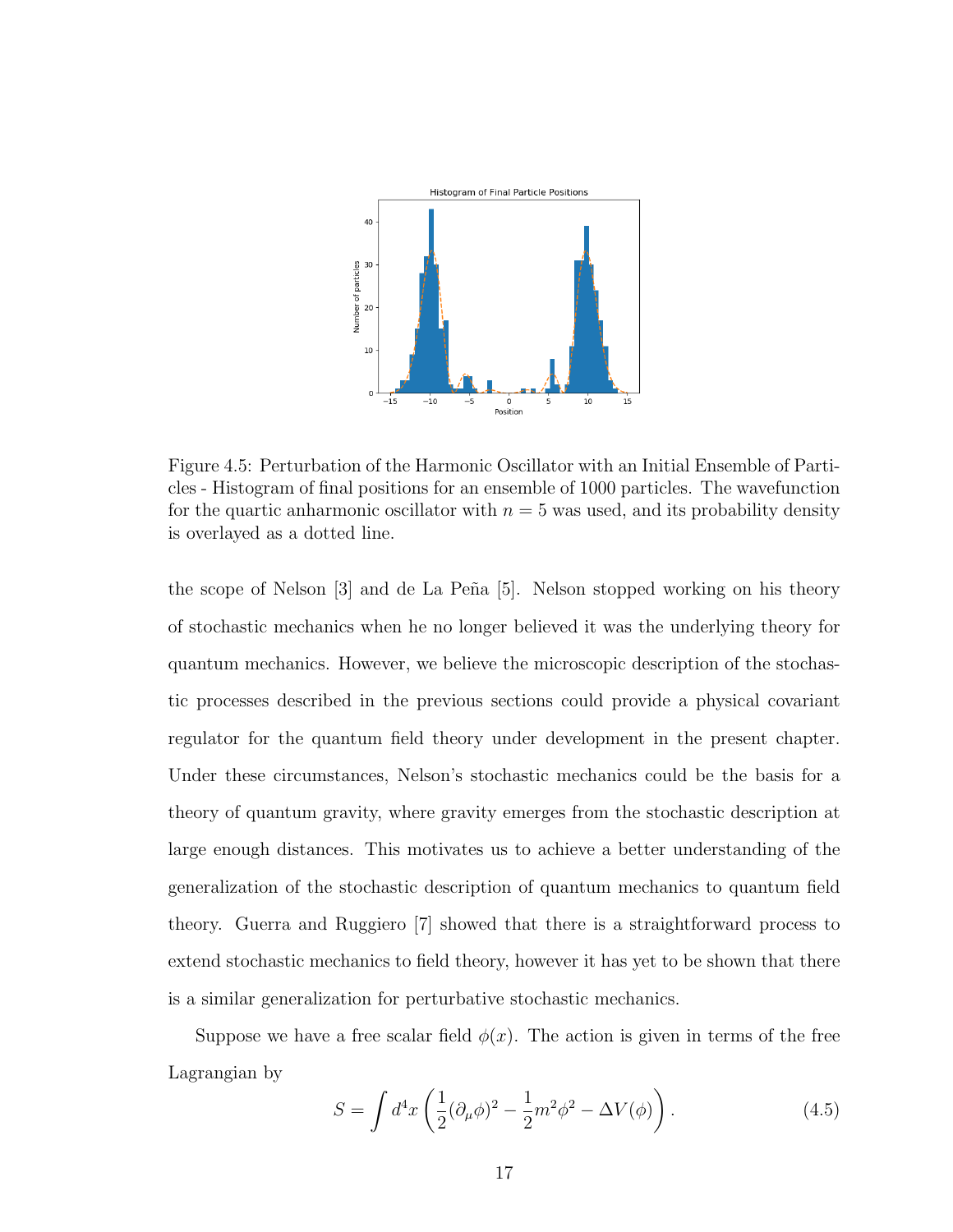Using the Euler-Lagrange equations, we find

$$
\partial_{\mu} \frac{\partial L}{\partial(\partial_{\mu}\phi)} = \partial_{\mu}\partial^{\mu}\phi = \frac{\partial L}{\partial \phi} = -m^2\phi - \frac{\partial \Delta V}{\partial \phi}, \qquad (4.6)
$$

allowing us to write

$$
\partial_{\mu}\partial^{\mu}\phi + m^2\phi = 0 \tag{4.7}
$$

for the free theory where  $\Delta V = 0$ . This is the Klein-Gordon Equation, a relativistic wave equation related to Schrodinger's Equation which admits solutions  $\phi_{\mathbf{k}}(\mathbf{x}) = e^{i\mathbf{k}\cdot\mathbf{x}}$ with momentum modes **k**. The solution can be expanded as

$$
\phi(x) = \int \frac{d^3 \mathbf{k}}{(2\pi)^3 \sqrt{2\omega_{\mathbf{k}}}} \left( a_{\mathbf{k}} e^{-i\mathbf{k} \cdot \mathbf{x}} + a_{\mathbf{k}}^{\dagger} e^{i\mathbf{k} \cdot \mathbf{x}} \right)
$$
(4.8)

where  $a_{\mathbf{k}}$  and  $a_{\mathbf{k}}^{\dagger}$  $\mathbf{k}$  become the raising and lowering operators due to quantum mechanical conditions. We note that the dot product is  $\mathbf{k} \cdot \mathbf{x} = k_0 x^0 + k_i x^i \omega_{\mathbf{k}} t - \mathbf{k} \cdot \mathbf{x}$ . The action is then given by

$$
S = \int dt \int \frac{d^3 \mathbf{k}}{(2\pi)^3 \sqrt{2\omega_{\mathbf{k}}}} \frac{1}{2} \left( |\dot{\phi}_{\mathbf{k}}| - \omega_{\mathbf{k}}^2 |\phi_{\mathbf{k}}|^2 \right).
$$
 (4.9)

This is precisely the expansion one can do for a harmonic oscillator, and one can think of Eq. (4.9) as representing the free field as a sum of independent harmonic oscillators at each momentum mode with frequencies  $\omega_{\mathbf{k}} =$ √  $\mathbf{k}^2 + m^2$ . Guerra and Ruggiero [7] generalized stochastic mechanics to field theory by using Nelson's mechanics for each harmonic oscillator mode k.

For example, let us consider the ground state. With the Schrödinger equation written as

$$
i\frac{\partial\psi[\phi(\mathbf{x},t)]}{\partial t} = H\psi,
$$
\n(4.10)

where  $H$  is the Hamiltonian of the system, we can write the Schrödinger-representation wavefunction as

$$
i\frac{\partial\Psi[\phi(\mathbf{x},t)]}{\partial t} = \frac{1}{2} \int d^3 \mathbf{x} \left( -\frac{\delta^2}{\delta\phi(\mathbf{x})^2} + (\nabla\phi)^2 + m^2 \phi^2 \right) \psi[\phi(\mathbf{x}),t]. \tag{4.11}
$$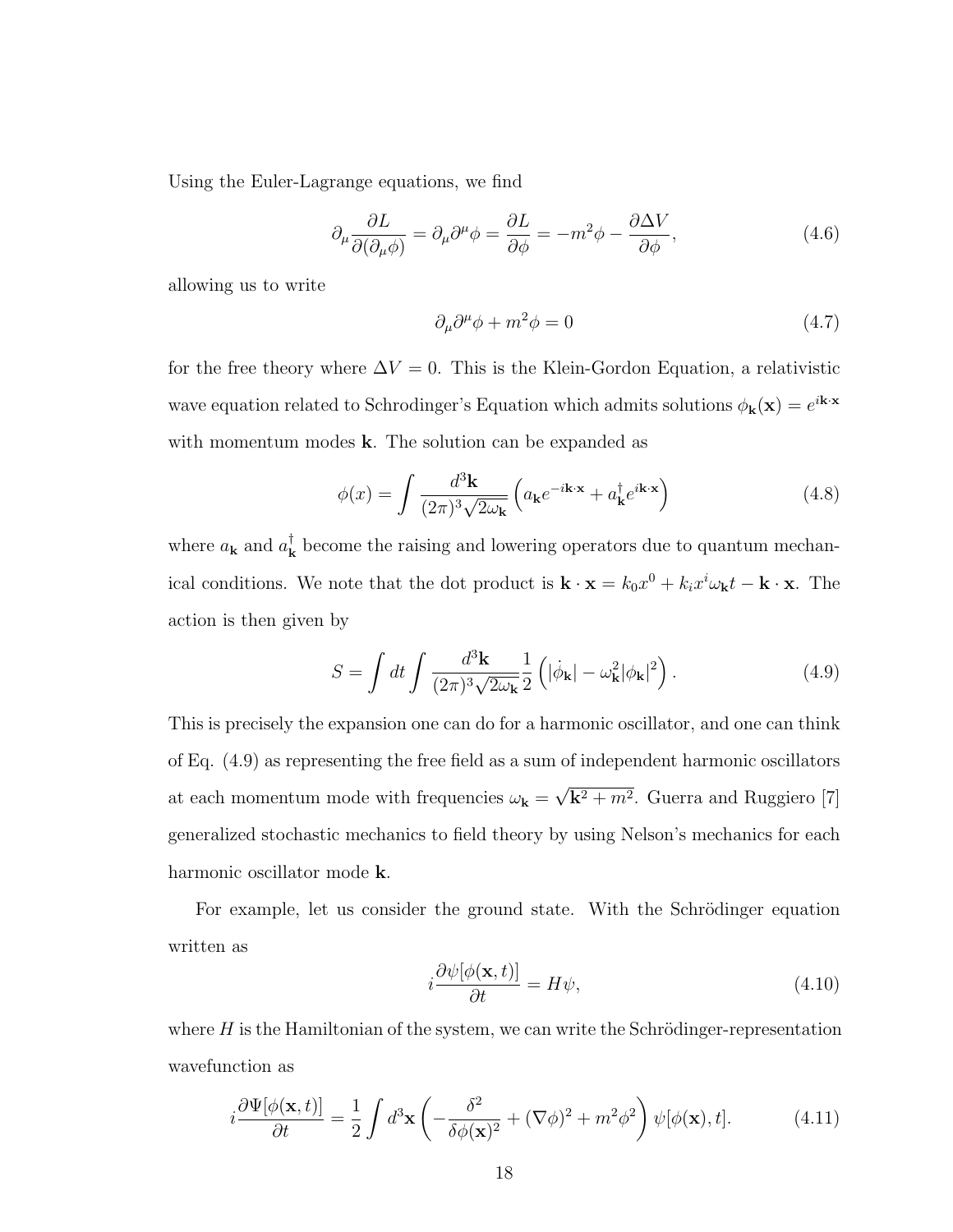By decomposing 4.11 into its momentum modes, the ground state for each mode becomes the ground state harmonic oscillator wavefunction

$$
\psi_{\mathbf{k}}(\phi_{\mathbf{k}},t) = \left(\frac{\omega_{\mathbf{k}}}{\pi}\right)^{\frac{1}{4}} e^{-(\omega_{\mathbf{k}}|\phi_{\mathbf{k}}|^2 + i\omega_{\mathbf{k}}t)/2}.
$$
\n(4.12)

We now have the capability to find the stochastic equations of motion in the field theory. Summarizing the derivation followed by Erlich [2], we use Eqs. (2.7) and (2.8) to define

$$
u_{\mathbf{k}} = 2 \frac{\partial \ln |\psi_{\mathbf{k}}|}{\partial \phi_{\mathbf{k}}^*}
$$
(4.13)

and

$$
u_{\mathbf{k}} = 2 \frac{\partial S_{\mathbf{k}}}{\partial \phi_{\mathbf{k}}^{*}}
$$
(4.14)

where  $S_{\mathbf{k}}$  is defined as  $S_{\mathbf{k}} = -\frac{1}{2}$  $\frac{1}{2}\omega_{\mathbf{k}}t$ . Using the velocities  $b_{\mathbf{k}} = v_{\mathbf{k}}+u_{\mathbf{k}}$  and  $b_{\ast \mathbf{k}} = v_{\mathbf{k}}-u_{\mathbf{k}}$ , the behavior of the ground state of the harmonic oscillator can be described by the Ornstein-Uhlenbeck process [2] with

$$
d\phi_{\mathbf{k}} = -\omega_{\mathbf{k}}\phi_{\mathbf{k}}dt + d\xi_{\mathbf{k}},\tag{4.15}
$$

which in terms of  $\phi(x)$  becomes

$$
d\phi = -\sqrt{-\nabla^2 + m^2} \phi dt + d\xi.
$$
 (4.16)

Here,  $\xi(\mathbf{x};t)$  is the Brownian process, and Eq. (4.16) is the field theory analogy to Nelson's equation of motion, Eq. (2.1). Note that the way to think about the square root term is through its Taylor expansion.

Now that the ground state process for the field theory is defined, it should be relatively straightforward to develop a perturbation theory around it. It should also be clear at this point why we chose to study the harmonic oscillator in the earlier sections. Since the free field reduces to an infinite collection of harmonic oscillators, with one at each momentum mode, and the ground state for each mode is the ground state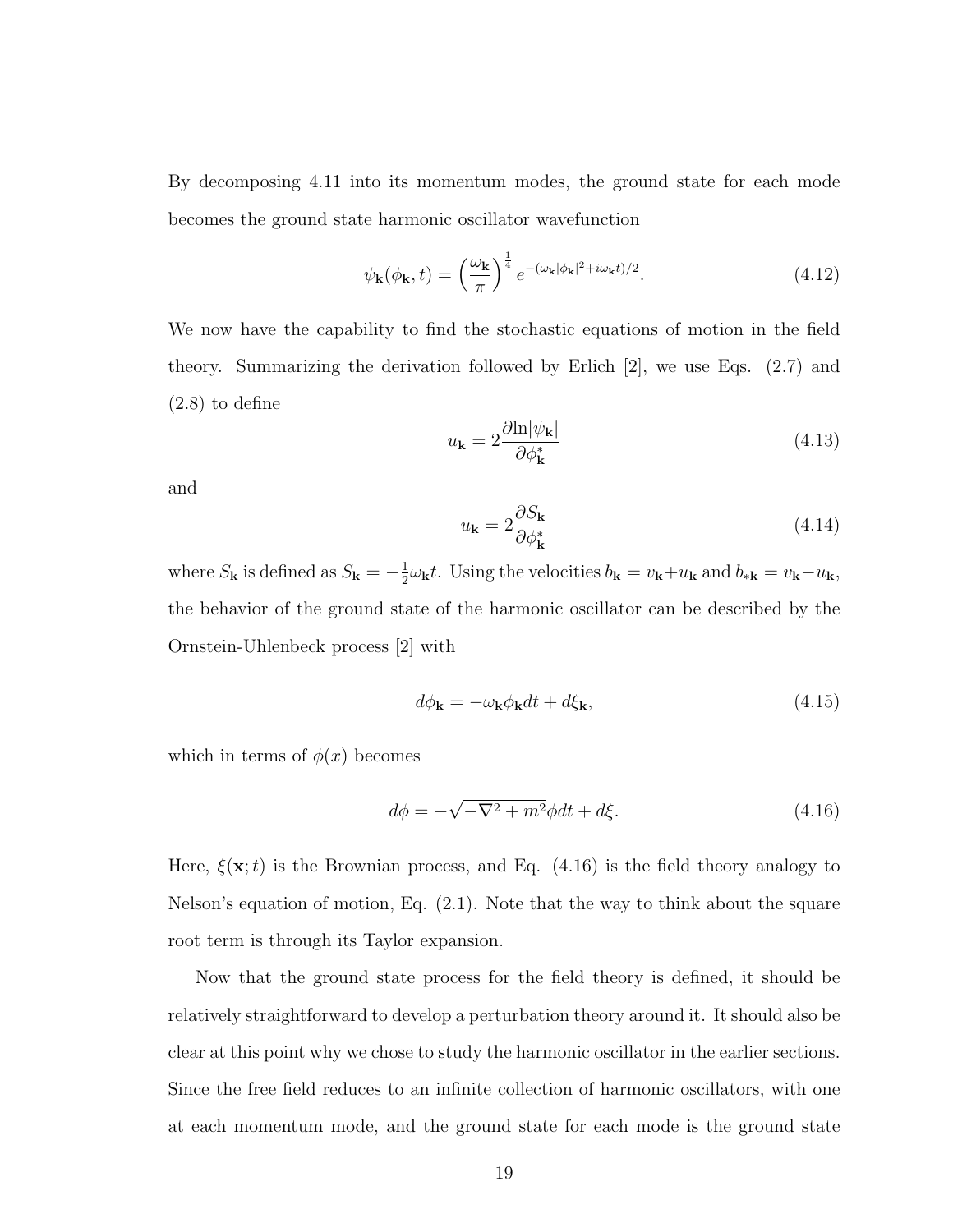harmonic oscillator, the perturbation theory can be developed around the stochastic process for the harmonic oscillator.

We will use the quartic anharmonic oscillator studied in Chapter 3 as a starting point. Returning to Eq. (4.5), we write the perturbed Lagrangian (analogous to the  $\lambda x^4$  perturbed Hamiltonian in the nonrelativistic case) as

$$
L = \frac{1}{2} (\partial_{\mu} \phi)^2 - \frac{m^2}{2} \phi^2 + \frac{\lambda}{4!} \phi^4.
$$
 (4.17)

In Chapter 3, we found the permutations of raising and lowering operators that contributed to the final sum. For the field theory case, we express the operator  $\phi(\mathbf{x})$ in terms of raising and lowering operators (similar to Eq. 3.5) as

$$
\phi(x)^4 = \left[ \int \frac{d^3 \mathbf{k}}{(2\pi)^3 \sqrt{2\omega_{\mathbf{k}}}} \left( a_{\mathbf{k}} e^{-i(\omega_{\mathbf{k}} t - \mathbf{k} \cdot \mathbf{x})} + a_{\mathbf{k}}^\dagger e^{i(\omega_{\mathbf{k}} t - \mathbf{k} \cdot \mathbf{x})} \right) \right]^4.
$$
(4.18)

Unfortunately, this is where we ran out of time this semester. However, it is easy to see from Eq. (4.18) how one could follow a similar treatment to the one provided in Chapter 3, and develop a stochastic perturbation theory around the free field theory developed earlier in the chapter.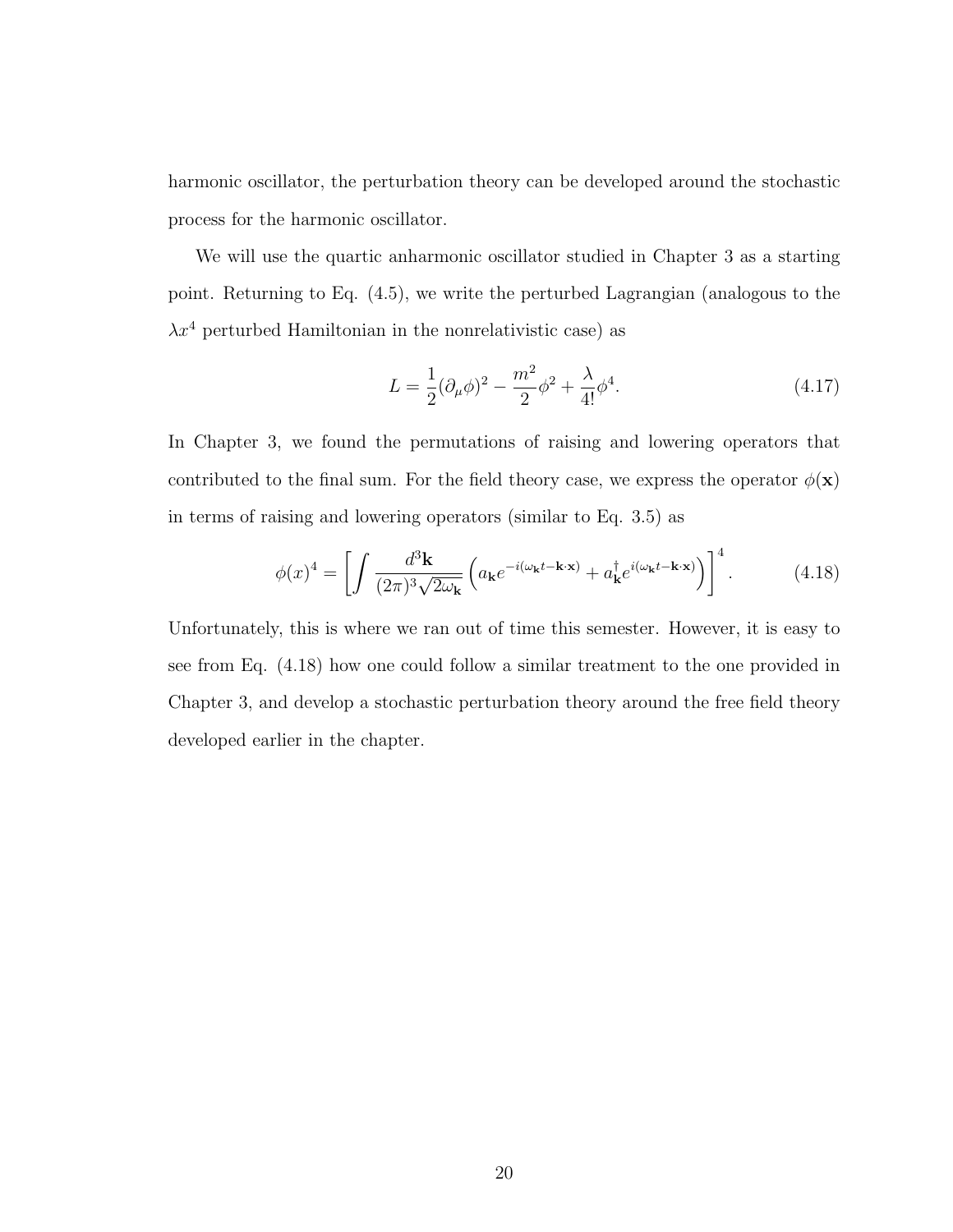# Chapter 5 Conclusion/Outlook

The Schrodinger Equation was derived from principles of stochastic motion following the treatment given by Nelson [3], and we have shown that quantum mechanical behavior can be reproduced using these equations through numerical simulation. We investigated the case of the harmonic oscillator, and generalized its stochastic description to a quantum field theory. Also currently under development is a perturbation of quantum field theory that aims to reproduce the behaviour described by relativistic quantum field theory using stochastic equations of motion. We have shown here that it will be a relatively straightforward endeavor to develop a perturbation theory around the free theory presented in Chapter 4. Since the free field expansion reduces to a collection of independent harmonic oscillators existing at each momentum node, the theory can be developed around the case of the harmonic oscillator and generalized easily. It is curious that this type of analysis has not been performed before, especially considering the potential consequences: should a full stochastic field theory ever be developed, a theory of quantum gravity could arise for free by treating the microscopic description as a regulator.

Certain observations made during the project raised more questions than they answered. In particular, the timestep problem described in Chapter 4 is an area which deserves further thorough exploration. The problem is seemingly arbitrary at first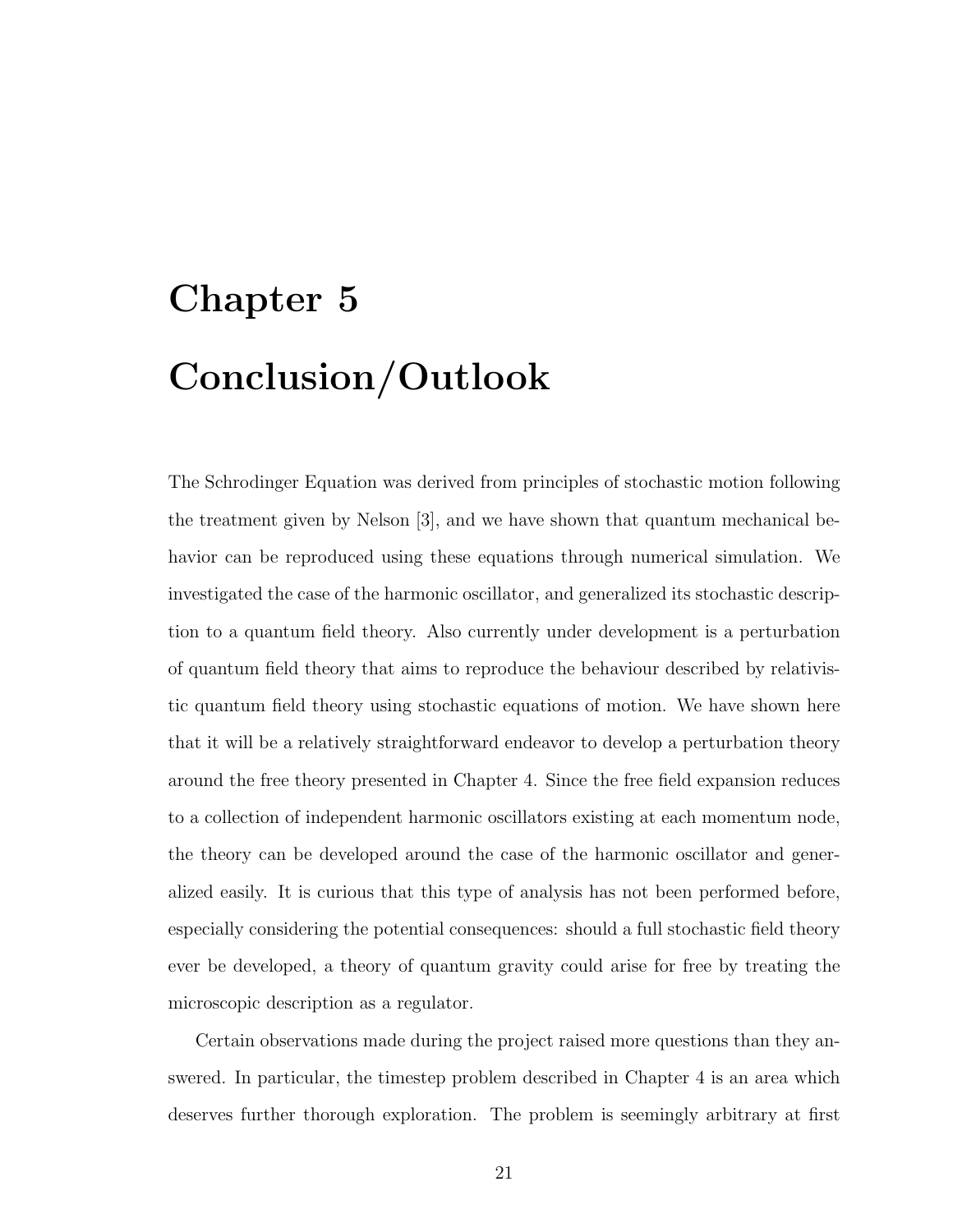glance - why should a simulation timestep have physical significance? We recall that the numerical integration program (graciously provided in Appendix A) is an approximation to Itô calculus, which is actually a continuous process. If the simulation requires discrete timesteps of a certain size in order to accurately replicate probability distributions, it could be that the continuous description of Nelson's mechanics actually breaks down at a certain scale. In this regime, the stochastic processes would look more like a particle receiving kicks at random points in time. Furthermore, is there any physical meaning to the precise value of the timestep? If the step is too small, the particle has an extremely low probability of escaping its initial container (to the point where a particle with continuous motion would not be able to), but if the step is too large, then it will escape from the system entirely. This is the type of problem that will keep one awake at night, and it is for this reason that the code is provided in the Appendix.

The next course of action in this project would be to complete the stochastic perturbation theory developed around the free theory presented in Chapter 4. This process would be roughly analogous to the process of finding the first-order corrections to the  $n<sup>th</sup>$  state harmonic oscillator wavefunction in Chapter 3. The various permutations of the raising and lowering operators would be found in a similar manner to that of Chapter 3. When this process is completed, a more complete stochastic field theory will result.

There is still much more work to be done in the field of stochastic quantum mechanics. The intricacies of the stochastic theory need to be fleshed out; for example, how exactly do entangled multi-particle states manifest themselves in this theory? Nelson actually incorporated particle spins into his theory, whereas in this paper we considered only spinless particles. Another criticism of stochastic mechanics is the nonlocal description of motion. That is, in Nelson's formalism, the velocity of a par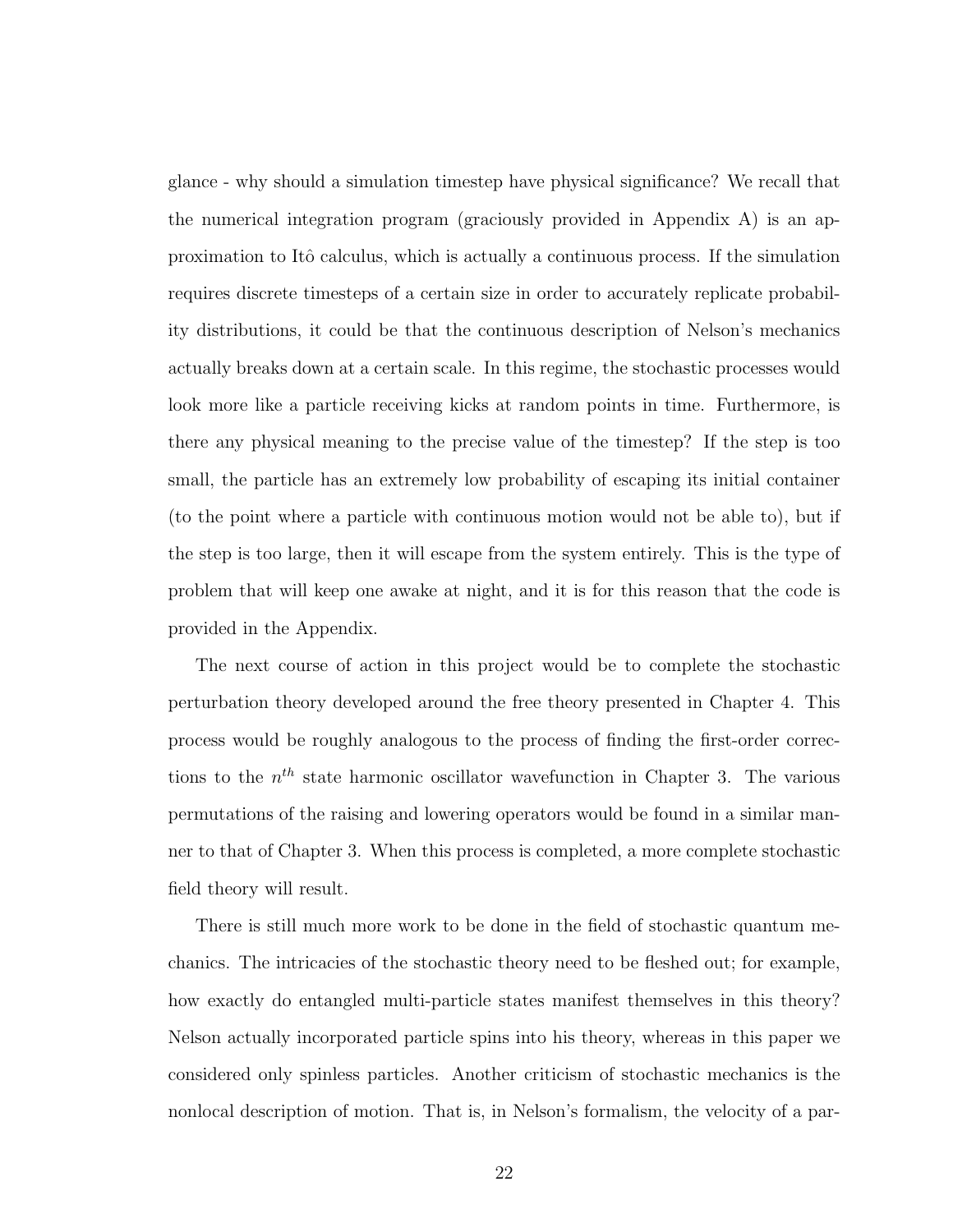ticle here depends on the gradient of the probability distribution of the wavefunction over there. This is an interesting criticism, since modern physicists seem to be fine with the nonlocality of quantum mechanics! Whether or not nonlocal theories should be acceptable descriptions of the universe is a philosophical matter which we will not delve into. Hopefully, by developing a complete stochastic field theory, something that looks like emergent gravity will appear and breathe new life into Nelson's stochastic mechanics.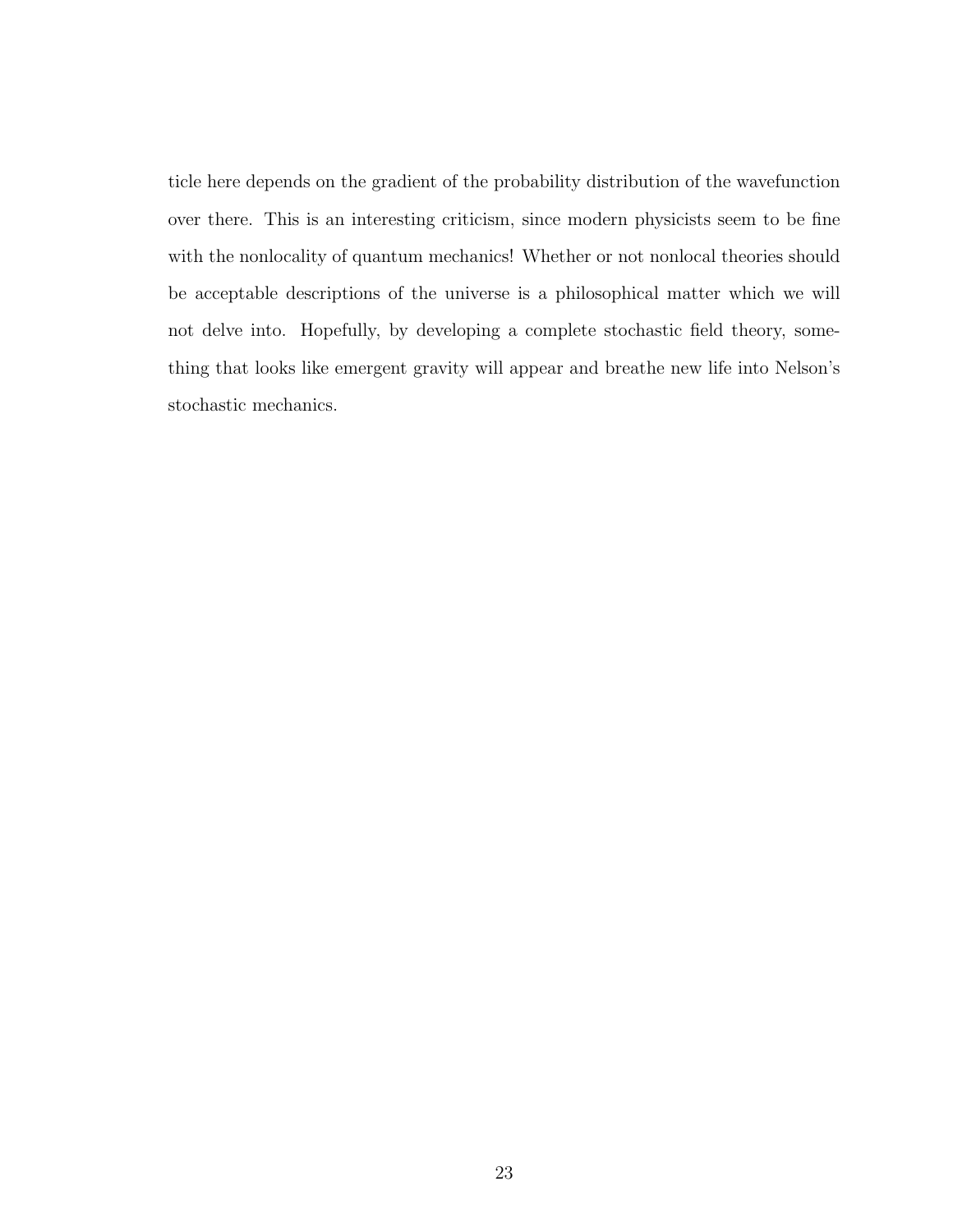# Appendix A Stochastic Numerical Integration

The problem of fine-tuning the timestep in Chapter 4 deserves more exploration. Here, we have provided the script used to generate Figs. 4.2 - 4.5. All python scripts were run in Sublime text. There was initially a compatibility issue with matplotlib and the Windows operating system where plots would not persist. This was resolved by creating a custom build program.

#### A.1 oscillator.py

The following is the Python code which numerically integrates Nelson's stochastic equation of motion given by Eq. (2.1). In this example, the positions for an ensemble of 1000 particles are calculated over 1000 time steps. The final positions are recorded and histogrammed against a plot of the probability distribution for the harmonic oscillator.

```
'''***************************************************************************
oscillator.py
John Mitchell
NB: To get matplotlib figures to show on windows in Sublime, run using custom
build system "python"
'''
import numpy
import scipy
import matplotlib.pyplot as plt
import math
```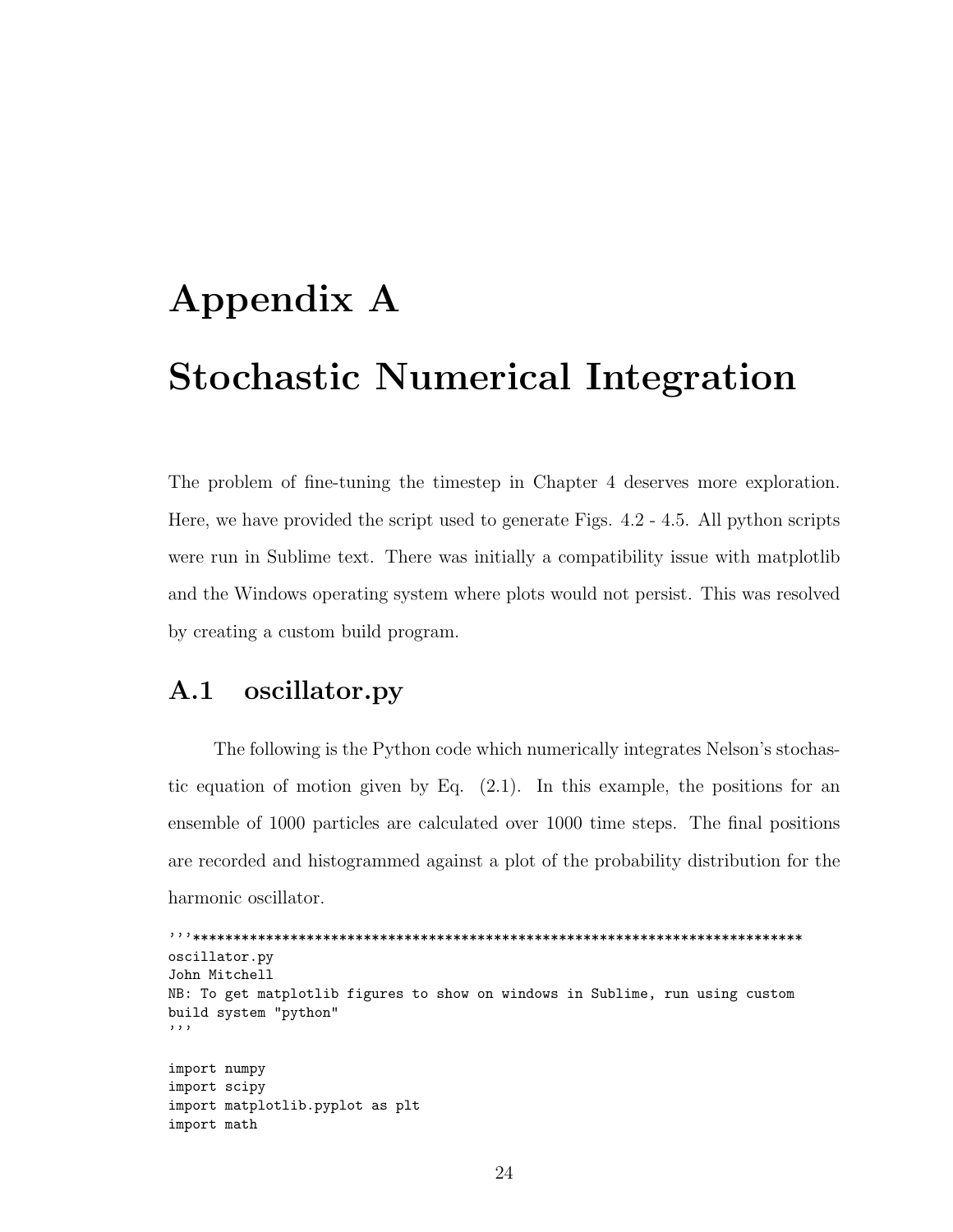```
def hermite(x, n):
# hardcoded Hermite polynomials
herm = 0if (n == 0):
herm = 1elif (n == 1):
herm = 2 * xelif (n == 2):
herm = 4 * (x ** 2) - 2elif (n == 3):
herm = 8 * (x ** 3) - 12 * xelif (n == 4):
herm = 16 * (x ** 4) - 48 * (x ** 2) + 12elif (n == 5):
herm = 32 * (x ** 5) - 160 * (x ** 3) + 120 * xelif (n == 6):
herm = 64 * (x ** 6) - 480 * (x ** 4) + 720 * (x ** 2) - 120elif (n == 7):
herm = 128 * (x *7) - 1344 * (x *5) + 3360 * (x ** 3) - 1680 * xelif (n == 8):
herm = 256 * (x ** 8) - 3584 * (x ** 6) + 13440 * (x ** 4) - 13444 * \
(x ** 2) + 1680elif (n == 9):
herm = 512 * (x ** 9) - 9216 * (x ** 7) + 48384 * (x ** 5) - 80640 * \
(x ** 3) + 30240 * xelif (n == 10):
herm = 1024 * (x ** 10) - 23040 * (x ** 8) + 161280 * (x ** 6) - 403200 * \
(x * * 4) + 302400 * (x * * 2) - 30240else:
print("n out of range")
return herm
def particle_box(x, n):
# Particle in a box wavefunction
a = 10return (2 / a) * (math.sin(n * math.pi * x / a) ** 2)def get_harmonic_oscillator(x, n):
# Get probability distribution of harmonic oscillator
alpha = 1e-1 # (m * \omega) hbar)
y = numpy.sqrt(alpha) * x
herm = hermite(y, n)coeff = math.pow((alpha / numpy.pi), 1/4)
fac = 1 / numpy.sqrt((2 * n) * math.factorial(n))exp = numpy.exp((-y ** 2) / 2)psi = coefff * fac * herm * expreturn psi
def get_ln_harmonic_oscillator(x, n):
# Get the natural logarithm of rho
```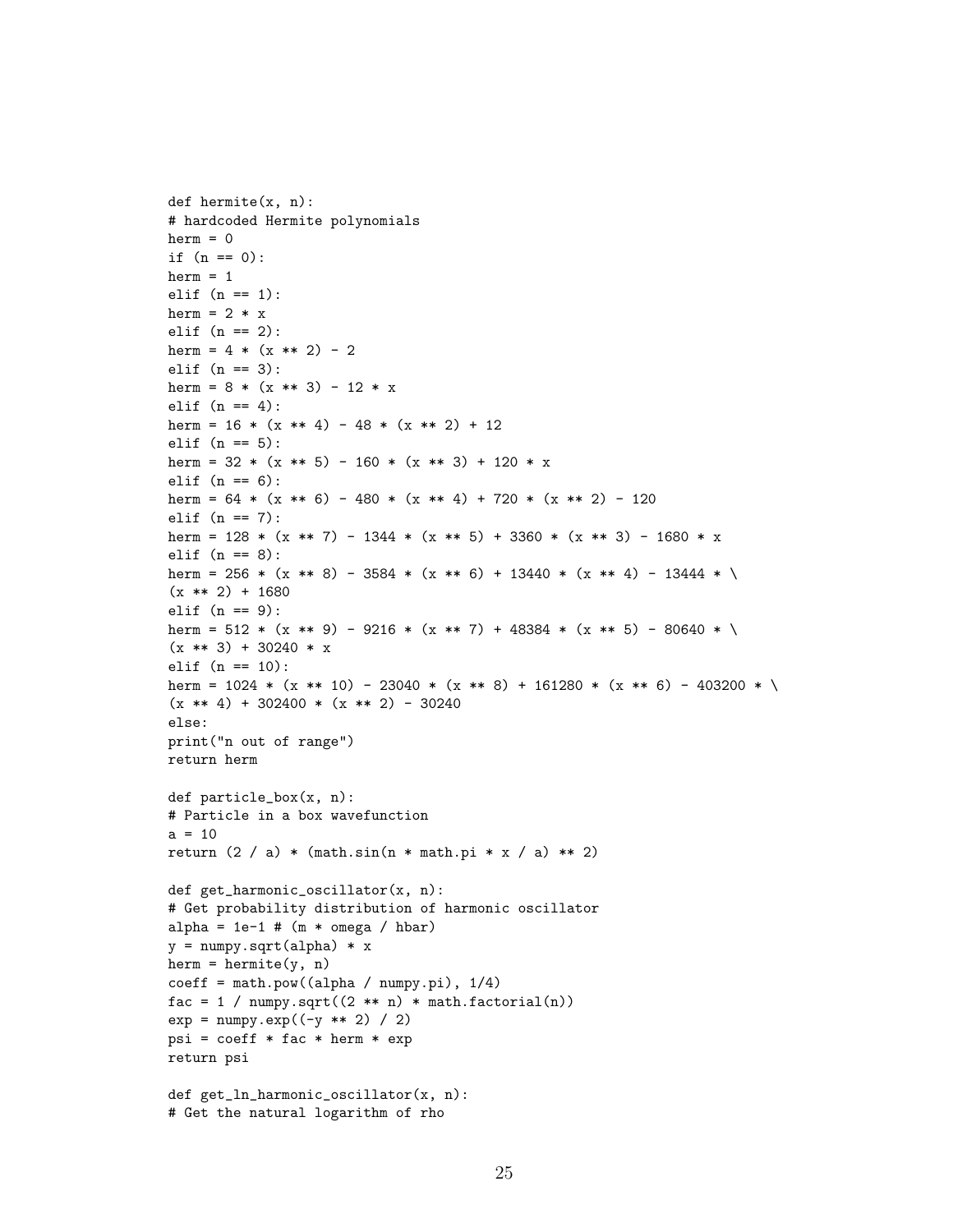```
psi = get_harmonic_oscillator(x, n)rho = psi * psi # create numpy arrayln = numpy.log(rho) # divided by reference rho
return ln
def get_deriv_ln_harmonic_oscillator(x, n):
# Numerically approximate the derivative at a point
h = 1e-1f_low = get_ln_harmonic_oscillator(x - (h/2), n)f_{\text{high}} = get_{\text{ln\_harmonic\_oscillator}(x + (h/2), n)}return (f_high - f_low) / h
def get_quartic_harmonic_oscillator(x, n):
# Anharmonic oscillator with quartic perturbation term
lam = .01 # How much we want to "turn on" the perturbation
if (n - 4 < 0) or (n + 4 > 10):
# Return 0 if the hermite polynomial does not exist for the given value of n
print("Try again with a different n")
return 0
hbar = 1omega = 1alpha = 1coeff_1 = numpy.sqrt((n + 1) * (n + 2) * (n + 3) * (n + 4)) / (-4 * hbar * omega)
coeff_2 = (4*n + 6) * numpy.sqrt((n + 1) * (n + 2)) / (-2 * hbar * omega)coeff_3 = (4*n - 2) * numpy.sqrt(n * (n - 1)) / (2 * hbar * omega)coeff_4 = numpy.sqrt(n * (n - 1) * (n - 2) * (n - 3)) / (4 * hbar * omega)
term_1 = coeff_1 * get_harmonic_oscillator(x, n + 4)term_2 = coeff_2 * get_harmonic_oscillator(x, n + 2)term_3 = coeff_3 * get_harmonic_oscillator(x, n - 2)term_4 = coeff_4 * get_harmonic_oscillator(x, n - 4)psi = (alpha ** 2) * (coeff_1 * term_1 + coeff_2 * term_2 + coeff_3 * term_3 + \
coeff_4 * term_4)return get_harmonic_oscillator(x, n) + (lam ** 2) * psi
n = 2
# energy level
dt = 1e-2 # size of a time step
sqrtdt = numpy.sqrt(dt) # magnitude (x-dim) of each stochastic step
tmax = 10 # time at which simulation is stopped (time begins at -tmax)
tsteps = int(tmax / dt)posinit = 0 # initial value of particle's position
trials = 1000 # number of trials to run for histogram
final_pos = [] # list of final positions after each trial is completed
bin\_num = 50xmin = -15xmax = 15xsteps = 100dx = (xmax - xmin) / xstepstspace = numpy.linspace(-tmax, tmax, num=int(tmax/dt)) # linear space containing
```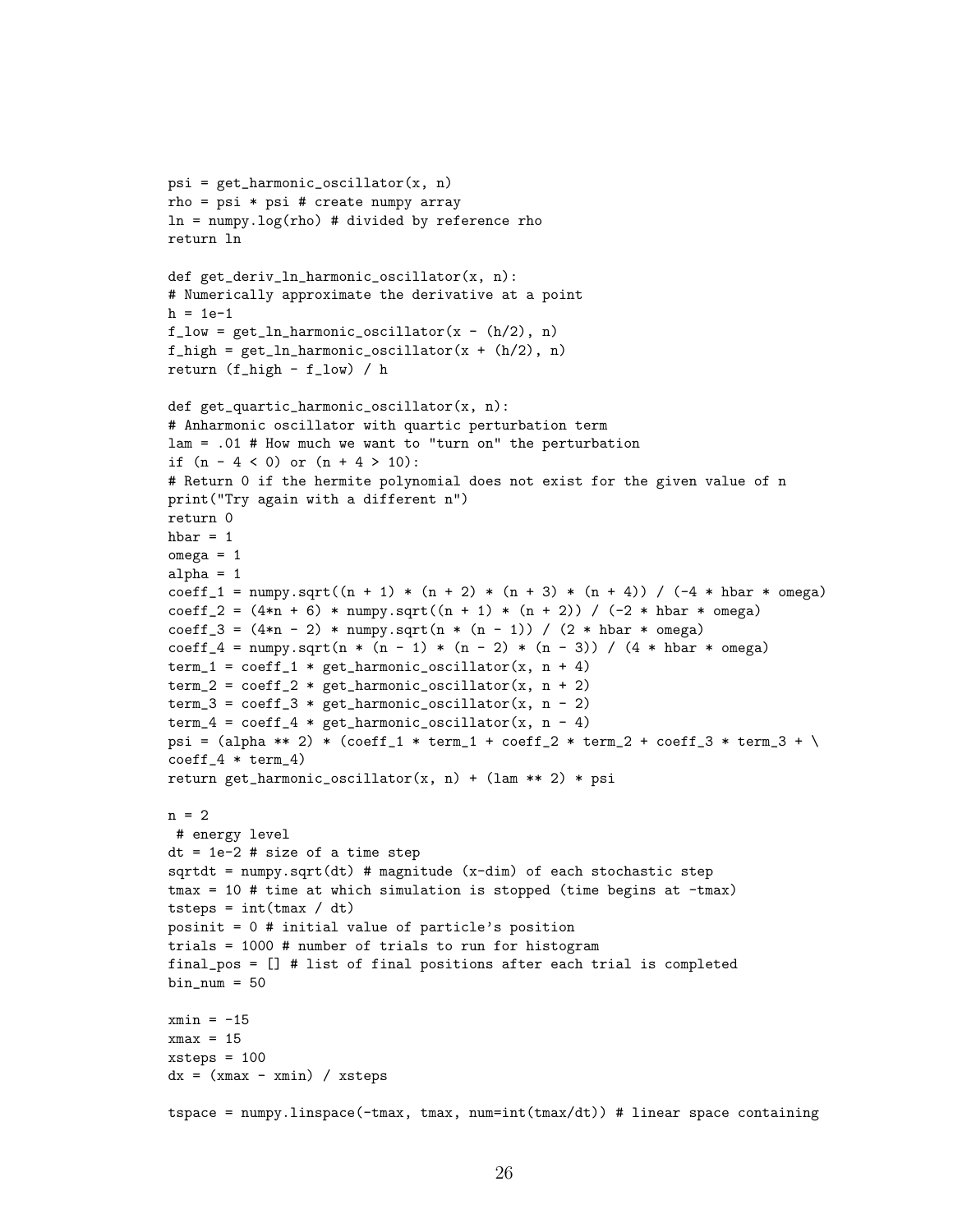```
# timesteps
xspace = numpy.linspace(xmin, xmax, xsteps)
dW = [] # change in W
print("Beginning simulation")
for j in range(0, trials):
print("Trial " + str(j + 1) + " / " + str(trials))
posinit = numpy.random.normal(loc=0, scale=15, size=None) # randomly choose
# an initial position according to a Gaussian dist.
pos = [posinit]
u = 1 # stochastic velocity
v = 0 # drift velocity
d = 1 # (hbar) / 2m)sqrt{2d} = numpy.sqrt(2 * d)for i in range(1, tsteps):
randn = numpy.random.randint(0, high=2) # choose 0 or 1 randomly
dW = sqrtdt * ((-1) ** randn) # Move forward if 0, backward if 1
dx = (u + v) * dt + (sqrt 2d * dW)# print("t: " + str(tspace[i]) + ", dt: " + str(dt) + ", step: " + #
# str(i) + " | previous " + str(W[i - 1]) + " : next " + str(W[i-1] + dW))x\_prev = pos[i - 1]x_cur = x_prev + dxpos.append(x_cur)
u = get\_deriv\_ln\_harmonic\_oscillator(x\_cur, n) # Change for perturbation#u = numpy.gradient(get_ln_harmonic_oscillator(x_cur, n), dx)
final_pos.append(pos[tsteps - 1]) # Append the list with the particle's final
# position
# Histogram data
bins = numpy.linspace(xmin, xmax, bin_num)
plt.hist(final_pos, bins)
plt.xlabel('Position')
plt.ylabel('Number of particles')
plt.title(r'Histogram of Final Particle Positions')
plt.plot(xspace, 500 * (get_harmonic_oscillator(xspace, n) ** 2), '--')
plt.show()
```